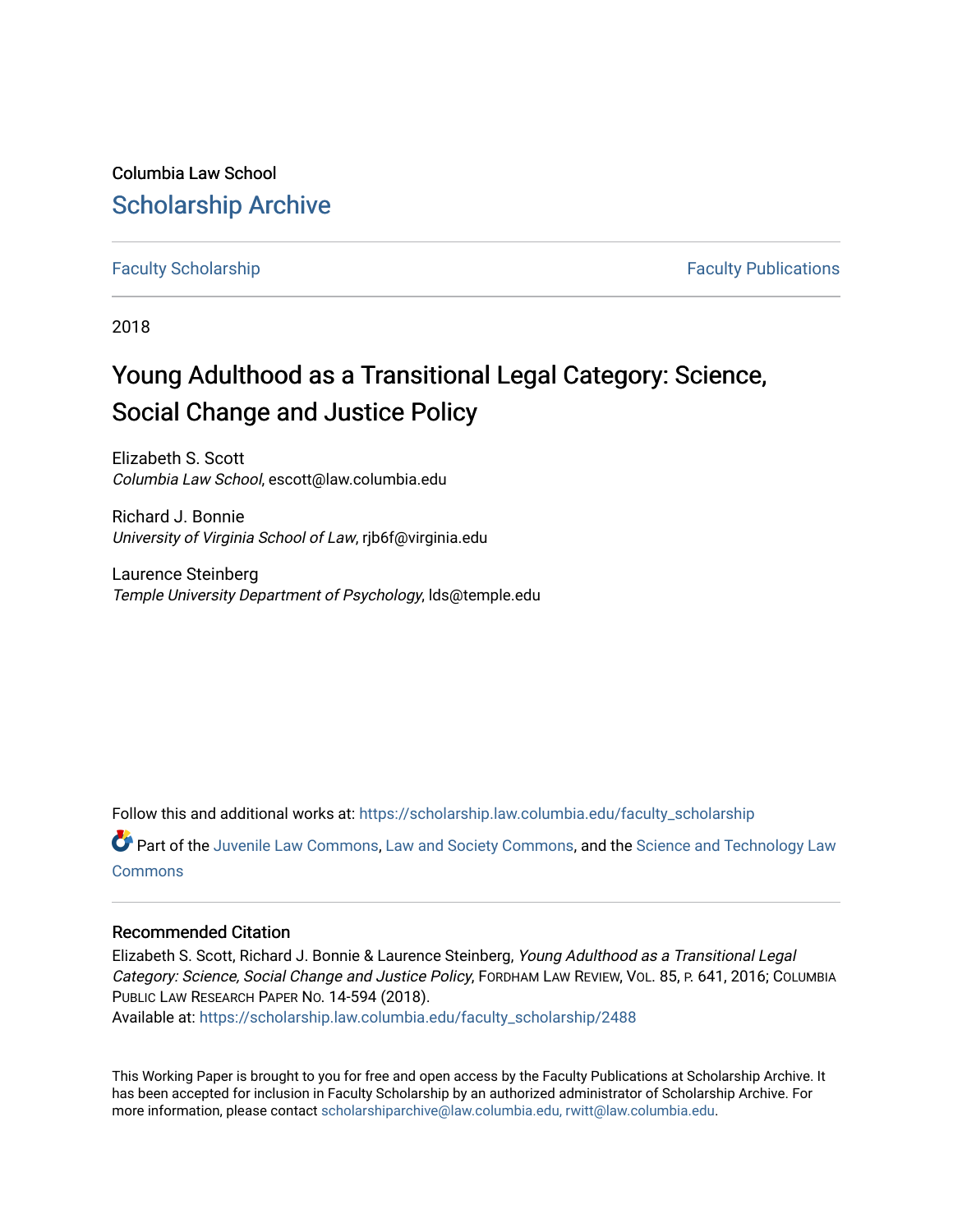## **Young Adulthood as a Transitional Legal Category: Science, Social Change and Justice Policy**

Elizabeth S. Scott, Kichard J. Bonnie, \*\* Laurence Steinberg \*\*\*

In the past decade, much attention has focused on developmental brain research and its implications for the regulation of crime. Public and policy interest has been directed primarily toward juveniles: In light of recent research, courts and legislatures increasingly have rejected the punitive response of the 1990s and embraced a developmental approach to the crimes of young offenders.<sup>1</sup> Of particular importance in propelling this trend has been the framework offered by the Supreme Court in a series of four Eighth Amendment opinions that have rejected harsh adult sentences for juveniles.<sup>2</sup> The decisions, supported by adolescent brain research,<sup>3</sup> rested on two empirically-based principles: First, juvenile offenders, due to their developmental immaturity, typically are less culpable and deserve less punishment than their adult counterparts, and, second, because their criminal conduct is the product of immaturity, most juveniles have a greater potential to reform than do adults. This framework has influenced broader sentencing reforms for juvenile offenders.<sup>4</sup> It has also led policymakers to focus on the impact of juvenile justice programs and settings on youth development and crime reduction.<sup>5</sup>

Harold R. Medina Professor of Law, Columbia University. The authors are members of the John D. and Catherine T. MacArthur Foundation Research Network on Neuroscience and Criminal Law, and are grateful to the Foundation for its support of research that has advanced understanding of young adults.

Harrison Foundation Professor of Law and Medicine and Director, Institute of Law, Psychiatry and Public Policy, University of Virginia

<sup>\*\*\*</sup> Distinguished University Professor, Temple University

<sup>&</sup>lt;sup>1</sup> See, e.g., ELIZABETH S. SCOTT & LAURENCE STEINBERG, RETHINKING JUVENILE JUSTICE 206-13 (Harv. Univ. Press, 2008). *See generally* NATIONAL RESEARCH COUNCIL, REFORMING JUVENILE JUSTICE: A DEVELOPMENTAL APPROACH (RICHARD BONNIE, BETTIE CHEMERS & JULIE SCHUCK, (EDS.)(2013, hereinafter NRC, REFORMING JUVENILE JUSTICE.

<sup>2</sup> *See* Miller v. Alabama, 132 S. Ct. 2455 (2012) (prohibits mandatory life imprisonment without parole (LWOP) sentence or homicide by juvenile); Montgomery v. Louisiana, 577 U.S. \_(2016) (*Miller* created substantive constitutional right); Graham v. Florida, 560 U.S. 48 (2010) (Eighth Amendment prohibits juvenile LWOP for nonhomicide offense); Roper v. Simmons, 543 U.S. 551 (2005) (prohibits death penalty for crime by juvenile).

<sup>&</sup>lt;sup>3</sup> See Miller. Id. at 2464-65 (citing developmental brain research showing differences between juveniles and adults); *Graham*, 560 U.S. at 68 (same).

<sup>4</sup> *See* Elizabeth Scott, Thomas Grisso, Marsha Levick, & Laurence Steinberg, *The Supreme Court and the Transformation of Juvenile Sentencing*, MODELS FOR CHANGE 1, 25—29 (2015),

[http://www.modelsforchange.net/publications/780S](http://www.modelsforchange.net/publications/780)cott.<br><sup>5</sup> See NRC, NRC, REFORMING JUVENILE JUSTICE, supra note 1.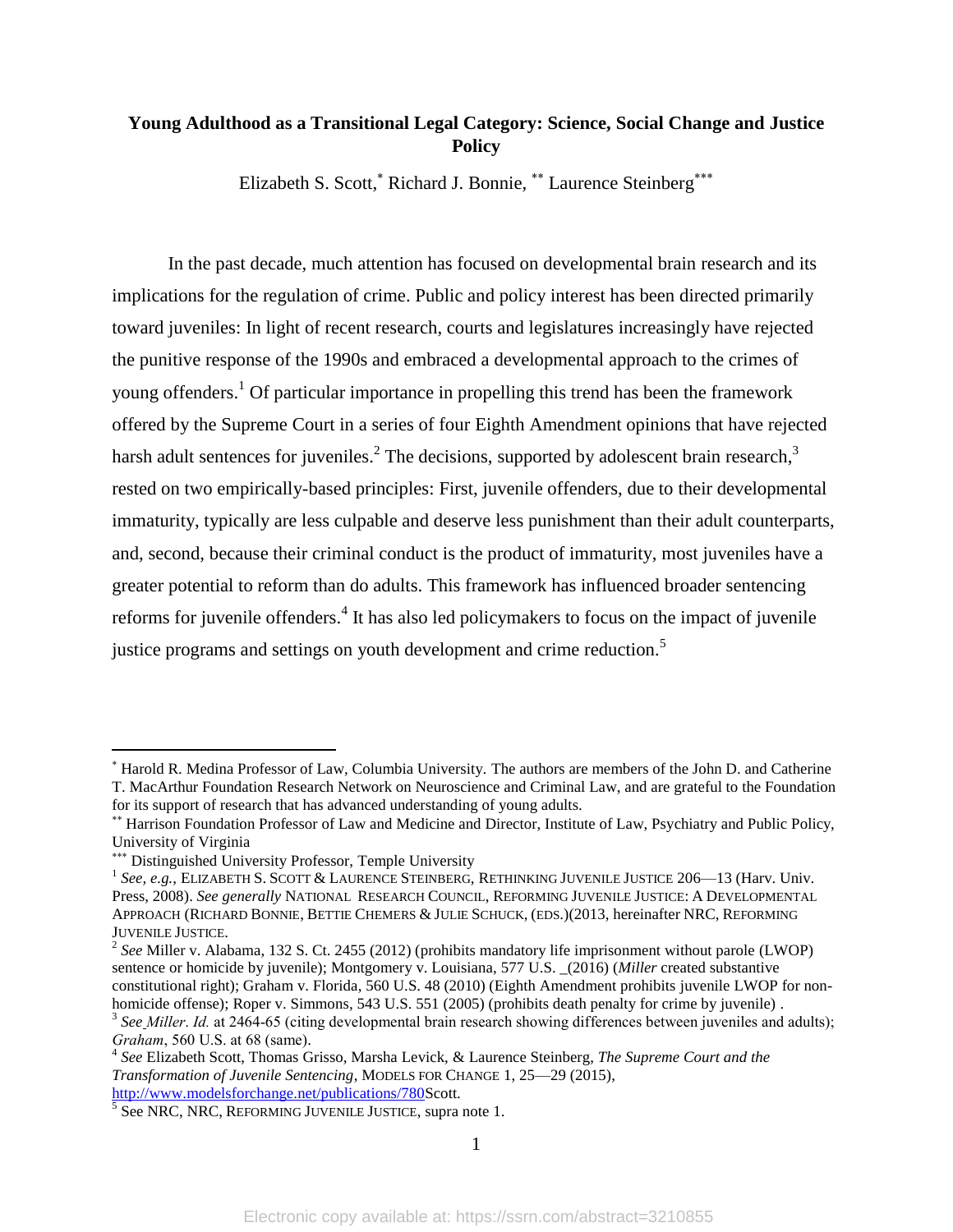More recently, advocates and some policy makers have argued that the developmental research should shape the law's response to young adult offenders.<sup>6</sup> Over the past decade, developmental psychologists and neuroscientists have found that biological and psychological development continues into the early 20s, well beyond the age of majority.<sup>7</sup> Recently, researchers have found that 18 to 21 year old adults are more like younger adolescents than older adults in their impulsivity under conditions of emotional arousal.<sup>8</sup> It is also well established that young adults, like teenagers, engage in risky behavior, such as drinking, smoking, unsafe sex, using drugs, and offending, to a greater extent than older adults. <sup>9</sup> The possibility that much risky behavior, including involvement in criminal activity, is a product of psychological and social immaturity, raises the question of whether the presumption of reduced culpability and greater potential for reform should be applied to young adult offenders as well as juveniles.

Major reform of this kind would represent a substantial departure from a what has become a commonly recognized boundary in the justice system between juveniles and adults, marked by the age of majority; legal adults charged with criminal acts are typically subject to a standard punishment regime that applies to all offenders whether they are 18 or 35 years old.<sup>10</sup> This response is not surprising. Legal line-drawing is inevitably arbitrary at the margins; age 18, the default age of majority, seems like a natural dividing line between adult and juvenile status in the justice system.<sup>11</sup> Moreover, individuals between the ages of 18 to 21 commit a large portion of serious offenses and have high recidivism rates.<sup>12</sup> Thus, limiting the rehabilitative and more lenient approach of the juvenile system to youths who are legal minors might be justified on

<sup>6</sup> Vincent Schiraldi, Bruce Western & Kendra Bradner, *Community-Based Responses to Justice-Involved Young Adults*, HARV. KENNEDY SCHOOL: NEW THINKING IN COMMUNITY CORRECTIONS No. 1 (Sept. 2015) (recommending that young adults be dealt with in juvenile system*.* New York mayor de Blasio has appointed officials to address unique challenges posed by young adults in the justice system. Press release, at [http://www1.nyc.gov/office-of-the](http://www1.nyc.gov/office-of-the-mayor/news/082-14/mayor-de-blasio-appoints-heads-key-criminal-justice-positions#/0)[mayor/news/082-14/mayor-de-blasio-appoints-heads-key-criminal-justice-positions#/0](http://www1.nyc.gov/office-of-the-mayor/news/082-14/mayor-de-blasio-appoints-heads-key-criminal-justice-positions#/0)

 $^7$  LAURENCE. STEINBERG, AGE OF OPPORTUNITY: LESSONS FROM THE NEW SCIENCE OF ADOLESCENCE (2014).

<sup>8</sup> Alexandra Cohen, Kaitlyn Breiner, Laurence Steinberg, Richard Bonnie, Elizabeth Scott, Kim Taylor-Thompson. and B.J. Casey, When is an Adolescent an Adult? Assessing Cognitive Control in Emotional and Nonemotional Contexts. 4 PSYCHOLOGICAL SCIENCE 549 (2016).

 $9$  Different types of risky behavior peak at different ages. For example, binge drinking peaks at age 20, while involvement in criminal activity peaks at age 18. See t.a.n. \_ to \_infra

<sup>10</sup> Elizabeth Scott, *The Legal Construction of Adolescence*, 29 HOFSTRA L. REV. 547, (2000), hereinafter, *Construction of Adolescence*.

 $11$  Id. at

<sup>&</sup>lt;sup>12</sup> Craig A. Perkins, U.S. Dep't of Justice Special Report, Age Patterns of Victims of Serious Violent Crime 2 (1997) (finding that 18-21 year old population commits the highest percentage of serious violent crime out of all age groups), [http://www.bjs.gov/content/pub/pdf/apvsvc.pdf.](http://www.bjs.gov/content/pub/pdf/apvsvc.pdf)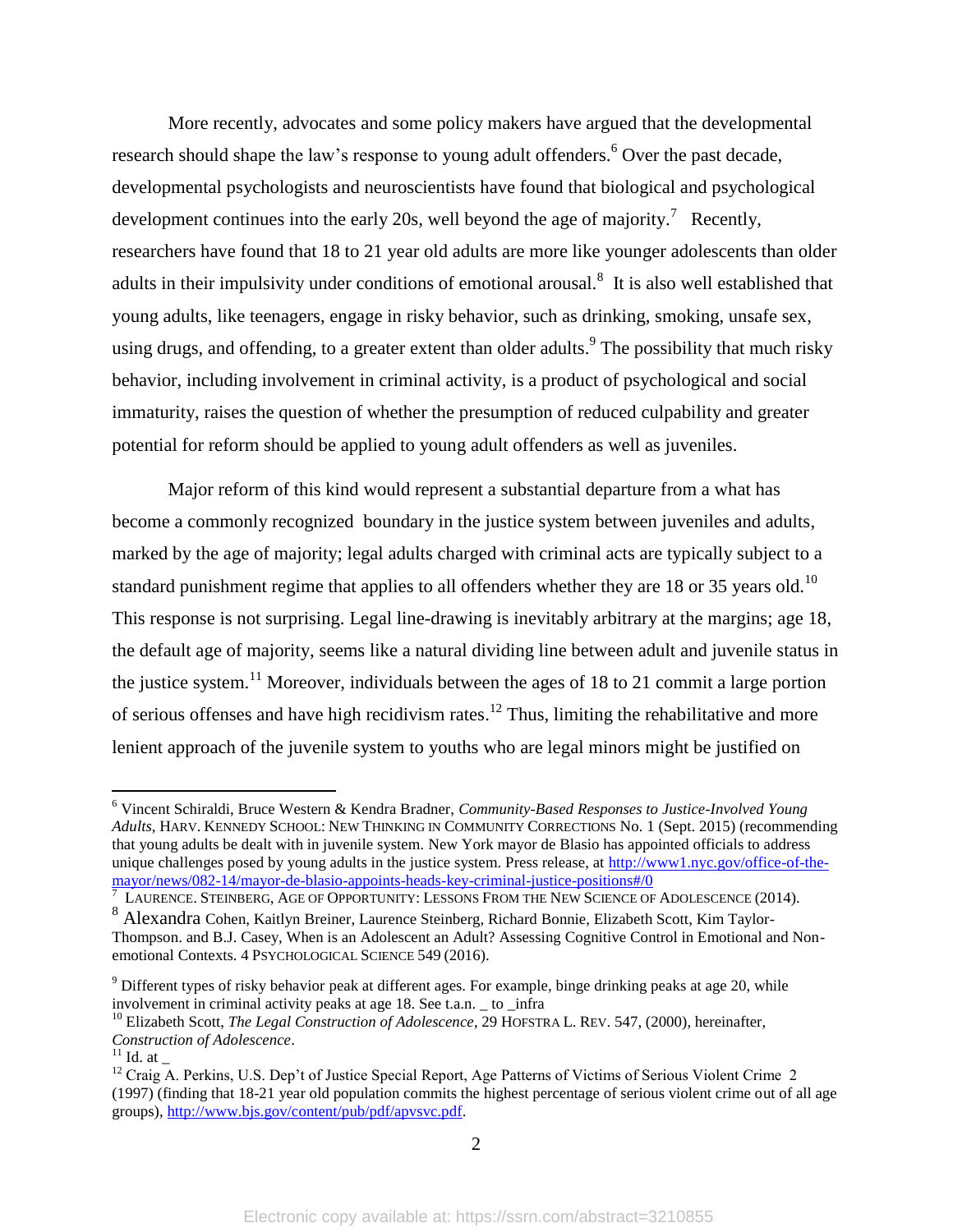public safety grounds. Finally, until recently, no compelling scientific argument existed for treating young adults differently than their older counterparts; not so long ago, developmentalists thought that 18 year olds were biologically mature and that young adult brains were fully developed.<sup>13</sup>

In other legal domains, the age at which children attain adult status is often raised or lowered from the default age of majority (age 18) when social welfare interests are served.<sup>14</sup> Is it time to reconsider the law's approach to young adult offenders in light of the recent scientific research? In our view, modest policy reform is justified, although the developmental research suggesting that young adults are not fully mature is in an early stage. In part we reach this conclusion because the scientific research is reinforced by demographic data indicating that the social transition to independent adulthood extends well beyond the age of majority. In contemporary society, age 18 no longer marks the assumption of mature adult roles. Only a small percentage of young adults today marry or live self-sufficient, adult lives. Instead, this period has become a critical developmental stage of extended dependency and investment in acquiring the skills necessary to accomplish the transition to mature adulthood.<sup>15</sup> For many young adults in the justice system, the prospect of navigating this transition successfully is dim.

This essay seeks to advance discussions about the potential implications for justice policy of recent neuroscience, psychological, and sociological research on young adults. In doing so, we emphasize the importance of not exaggerating either the empirical findings or their policy relevance. The available research does not indicate that individuals between 18 and 21 are indistinguishable from younger adolescents in attributes relevant to offending and punishment.<sup>16</sup> Thus, we are skeptical on both scientific and pragmatic grounds about the merits of the proposal by some advocates that juvenile court jurisdiction should be categorically extended to age 21.<sup>17</sup> But the research does suggest that young adults, like juveniles, are more prone to risk-taking and

<sup>&</sup>lt;sup>13</sup> National Research Council and Institute of Medicine Forum on Adolescence; Kipke MD, editor. Adolescent Development and the Biology of Puberty: Summary of a Workshop on New Research. Washington (DC): National Academies Press (US); 1999.

<sup>14</sup> *See generally* discussion in Scott *Construction of Adolescence* supra note 10.

<sup>&</sup>lt;sup>15</sup> INSTITUTE OF MEDICINE AND NATIONAL RESEARCH COUNCIL, INVESTING IN THE HEALTH AND WELL-BEING OF YOUNG ADULTS (RICHARD J. BONNIE, CLARE STROUD AND HEATHER BREINER, EDS., 2014 (hereinafter IOM./ N RC., YOUNG ADULTS (report finding young adulthood in contemporary society to be vulnerable period of extended dependency and proposing policy reform in response).

 $^{16}$  See discussion in Part I infra.

<sup>17</sup> See Schiraldi, Western & Bradner, *supra* note 6.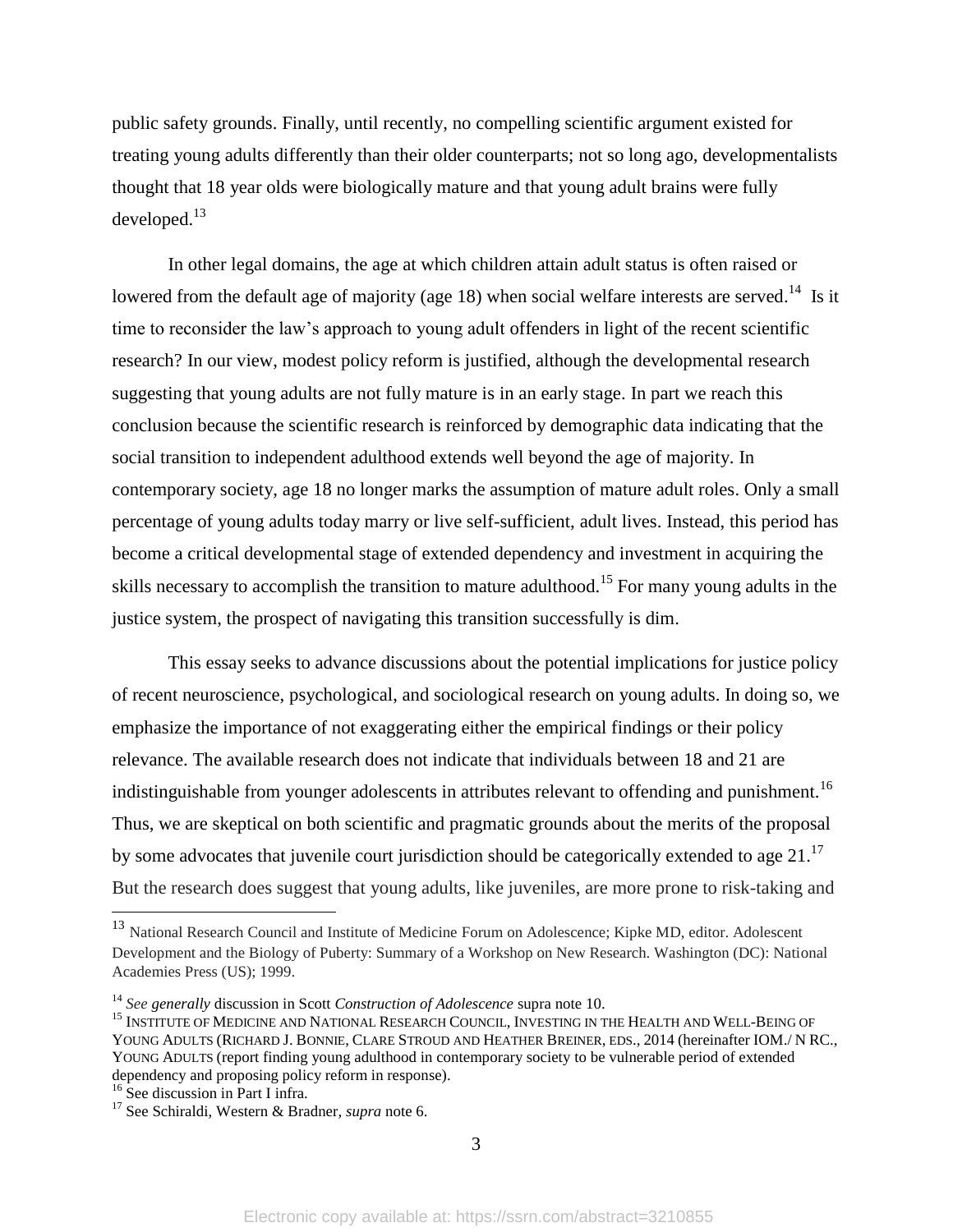that they act more impulsively than older adults in ways that likely influence their criminal conduct. Moreover, correctional reform is justified because young adult offenders, like noncriminal young adults and juvenile offenders, are more likely to become productive members of society if they are provided with the tools to do so during a critical developmental period.

Policymakers today can draw lessons from the developmental model that has shaped juvenile justice reform. At the heart of this reform is a conception of adolescence as a distinct stage between childhood and adulthood;<sup>18</sup> this conception has supported a classification of juveniles as an intermediate category of offenders who are neither excused for their crimes as children nor deemed fully responsible adults.<sup>19</sup> Juvenile justice programs increasingly respond to the developmental needs of adolescent offenders, as the best means of reducing crime and promoting their productive engagement in society. Young adults between the ages of 18 and 21 constitute a less well defined category that has only recently received even informal acknowledgment. But this developmental stage has taken on heightened importance as a period of preparation for adult roles. We conclude that the research supports a regime that recognizes young adults as a transitional category between juveniles and older adult offenders.

This essay proceeds as follows. Part I analyzes the behavioral and neuroscience research on young adults. The research on age patterns of risk-taking, combined with the neuroscience and psychological research on young adulthood suggests that the period of young adulthood can be understood as a transitional stage between adolescence and mature adulthood. Part II turns to the sociological research that reinforces this conception of young adults as occupying a transitional developmental stage. Finally Part III explores the implications for crime regulation of the developmental and sociological research. We conclude that many of the developmental lessons that have driven reforms of the treatment of juveniles in the justice system can inform the response to the criminal conduct of young adults. Young adults should be treated as a distinct transitional category subject to reduced sanctions for less serious crimes, special expedited parole policies, and correctional programs and setting designed to serve their developmental needs. This approach can promote the social welfare goals of the justice system more effectively than the conventional binary approach that prevails today.

<sup>18</sup> SCOTT & STEINBERG, RETHINKING JUVENILE JUSTICE, *supra* note 1 at 31.

<sup>19</sup> *See* Elizabeth Scott & Laurence Steinberg, *Adolescent Development and the Regulation of Youth Crime*, 18 JUVENILE JUSTICE 15, 19 (2008).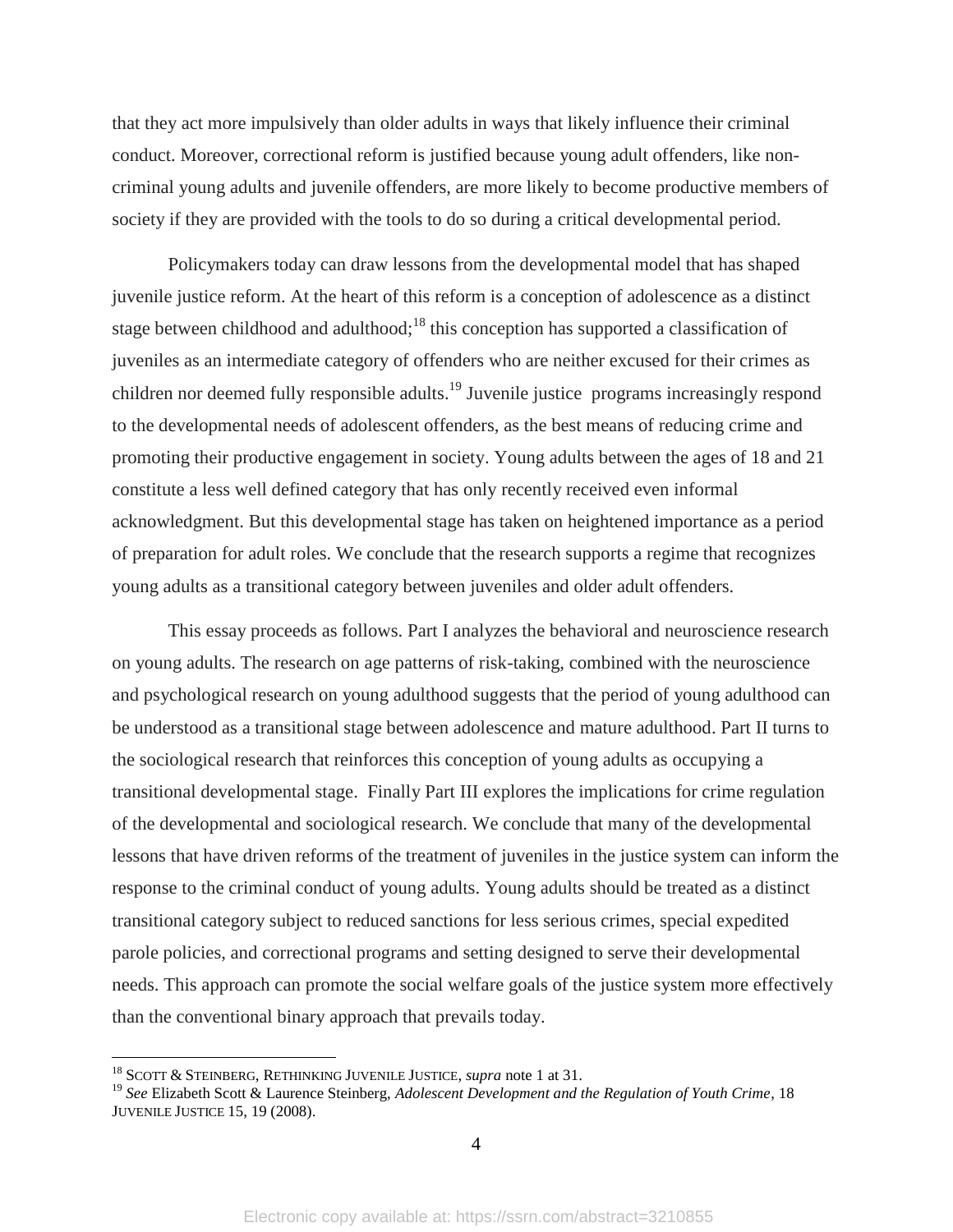#### **I. Behavioral, Psychological and Neurobiological Development in Young Adults**

Studies of behavioral, psychological, and neurobiological development indicate that the years from the late teens to the early 20s constitute a transitional period that bridges adolescence and mature adulthood. Development is gradual, and the psychological boundaries between adolescence and adulthood are fuzzy. Although 18- to 21-year-olds are similar to individuals in their mid-20s in some ways, in others, young adults are more like adolescents in their behavior, psychological functioning, and brain development. Thus, developmental science does not support the bright line boundary observed by the criminal law under which 18 year olds are categorically deemed adults.

#### **A. Age Patterns of Risk-Taking Behavior**

 $\overline{a}$ 

An important similarity between adolescents and young adults potentially relevant to justice policy is that 18 to 21 year olds, like adolescents, engage in risk taking behavior (including involvement in criminal activity) at a higher rate than older adults,.<sup>20</sup> Research on the developmental trajectory of criminal behavior has consistently documented an age-linked pattern of offending, the "age-crime curve," in which rates of criminal behavior increase over the course of adolescence, peak around age 18, and then decline during the early twenties.<sup>21</sup> Young adulthood is therefore both the stage during which criminal behavior is most common and the period during which the vast majority of offenders begin desisting from crime. In this regard, young adulthood is arguably the most significant transitional period in the development of criminal behavior.

Young adult offending is best understood as part of a broader behavioral pattern and not as an isolated phenomenon; many forms of risk-taking behavior are disproportionately likely during this period. It is noteworthy that the inverted U-shaped developmental pattern observed in the age-crime curve applies as well to most forms of risky activity, which increase over the course of adolescence, peak in the late teens or early twenties (the peak age varies somewhat

<sup>&</sup>lt;sup>20</sup> See I.O.M./ N. R.C., YOUNG ADULTS REPORT, *supra* note 15 at 203-213; Willoughby, T., Good, M., Adachi, P.J.C., Hamza, C.A., & Tavernier, R., *Examining the Link between Adolescent Brain Development and Risk taking from a Social-developmental Perspective*, 83 BRAIN AND COGNITION *315 (2013).*

<sup>&</sup>lt;sup>21</sup> Gary Sweeten, Alex Piquero, Laurence Steinberg, *Age and the Explanation of Crime, Revisited*, 42 J. OF YOUTH AND ADOLESCENCE 921 (2013). This pattern is found across the developed world, over historical time within the United States, and with respect to both nonviolent and violent crime. Id.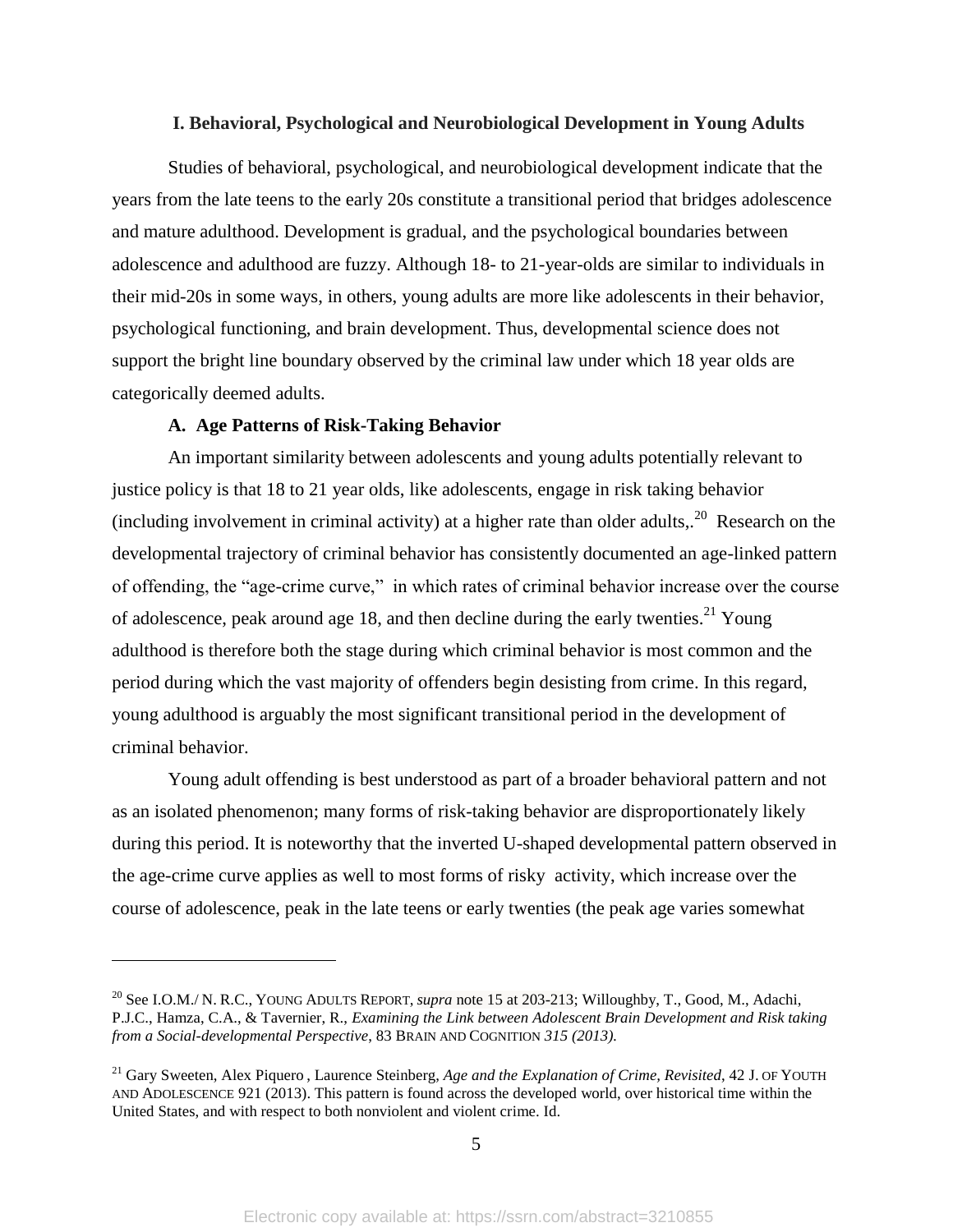across different behaviors), and then declines.<sup>22</sup> According to a recent Institute of Medicine report, young adults (aged 18-24) experience higher rates of morbidity and mortality than either adolescents or older adults from a wide variety of preventable causes, including automobile crashes, physical assaults, gun violence, sexually transmitted diseases, and substance abuse.<sup>23</sup> In short, developmental changes in criminal activity follow the same age pattern as do developmental changes in risky, but noncriminal, activity. $^{24}$ 

Viewing offending as a specific instance of the more general inclination of young adults to engage in risky activity can inform discussions of how we should respond to criminal behavior at this age. During the past two decades, developmental science has been invoked in discussions of juvenile justice reform in advancing the argument that much adolescent crime is the product of developmental immaturity; this in turn supported policies based on the premise that adolescents are both less culpable and more amenable to reform than adults, in part, simply through maturation.<sup>25</sup> To the extent that young adult offending is also the consequence of normative developmental changes that create a transient inclination toward risky behavior, this should prompt a similar conversation.

# **B. Explaining Young Adult Risk-taking: Psychological Development in Young Adults**

In recent years, developmental scientists have sought to understand the underlying causes of age differences in risk taking. However, as we explain below, research on developmental differences between adolescents and adults often has not drawn age distinctions among individuals older than 18 and therefore is of limited value in understanding risk-taking among young adults.<sup>26</sup> Nevertheless, theoretical models advanced to explain heightened rates of risk taking among adolescents, relative to children or adults, can inform our discussion of risk taking in young adulthood. These "dual systems" or "maturational imbalance" models, emphasize the

 $^{22}$  Id.

<sup>23</sup> I.O.M./ N. R.C., YOUNG ADULTS REP., *supra* note 15, at 202-213.

 $24$  In one large longitudinal study of serious juvenile offenders tracked for seven years, impulsivity was one of the best psychological predictors of offending in young adulthood; individuals who developed mature impulse control were most likely to desist from crime. Kathryn C. Monahan, Laurence Steinberg, Elizabeth Cauffman, Edward P Mulvey, *Psychosocial (Im)maturity from Adolescence to Early Adulthood: Distinguishing between Adolescencelimited and Persistent Antisocial Behavior*, 25 DEV. AND PSYCHOPATHOLOGY 1093 (2013).

<sup>&</sup>lt;sup>25</sup> SCOTT AND STEINBERG, RETHINKING JUVENILE JUSTICE, supra note 1. Adolescent brains are also more plastic than those of adults, which may contribute to amenability. LAURENCE STEINBERG, AGE OF OPPORTUNITY, supra note 7. <sup>26</sup> This limitation also applies to developmental neuroscience research, infra t.a.n  $\_$  to  $\_$ .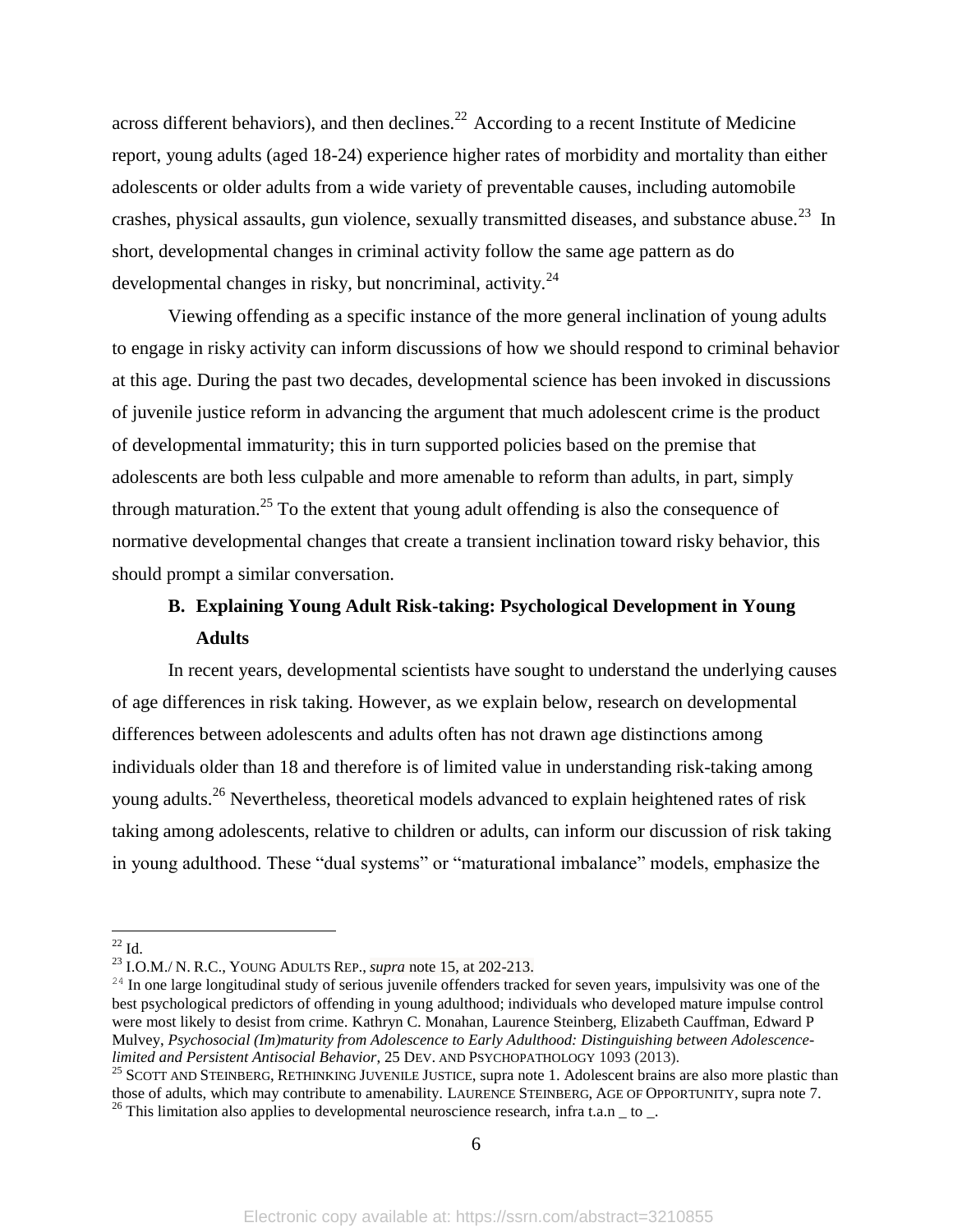different developmental trajectories of reward-seeking and self-control.<sup>27</sup> Heightened risk-taking during adolescence is understood to be the result of a developmental asynchrony wherein inclinations to pursue exciting, potentially rewarding experiences are especially strong but the ability to control such urges is still relatively immature. The tendency toward heightened sensation-seeking is thought to be sparked by the hormonal changes of puberty, which are believed to increase activity in the brain's reward pathways, making individuals more attentive, sensitive, and responsive to actual and potential rewards.<sup>28</sup> However, because development of brain systems that regulate impulse control is more protracted, continuing into the early twenties, a period of vulnerability to risky behavior results. As some writers have described it, adolescence is a time when the "accelerator" is pressed to the floor but a good "braking system" is not yet in place.<sup>29</sup>

From this perspective, the relatively high rate of risky activity observed in late adolescence and young adulthood, including offending, is likely due to the combination of high reward-seeking and poor self-control, leading individuals to make impetuous, short-sighted decisions that privilege the potential rewards of risky choices and underestimate the potential costs. According to this view, risk-taking declines as individuals develop more mature judgment, as a result of a decrease in reward-seeking and/or an increase in self-control,<sup>30</sup> Importantly, these developmental changes, which continue into the early 20s, are now viewed as normative, driven by processes of brain maturation that are not under the control of young people.

These theoretical models, and the research they have generated, have influenced discussions of juvenile justice policy over the past decade.<sup>31</sup> Indeed, the tendency of adolescents to make impulsive and short-sighted decisions is one of characteristic features of adolescence highlighted by the U. S. Supreme Court in its Eighth amendment opinions limiting the use of harsh sentences for juveniles. The Court also pointed to adolescents' heightened susceptibility to

<sup>&</sup>lt;sup>27</sup> B.J. Casey, *Beyond Simple Models of Self-Control to Circuit-Based Accounts of Adolescent Behavior*, 66 ANN. REV. PSYCHOL. 295 (2015); Elizabeth P Shulman, Ashley R Smith, Karol Silva, Grace Icenogle, Natasha Duell, Jason Chein & Laurence Steinberg, *The dual systems model: Review, reappraisal, and reaffirmation*, 17 DEV. COGNITIVE NEUROSCIENC*E* 103 (2015).

<sup>28</sup> Ashley Smith, Jason Chein, & Laurence Steinberg, *Impact of Socio-emotional Context, Brain Development, and Pubertal Maturation on Adolescent Decision-making*. 64 HORMONES AND BEH. 323 (2013).

<sup>29</sup> LAURENCE STEINBERG, AGE OF OPPORTUNITY, *supra* note 7.

<sup>30</sup> Laurence Steinberg*, A Social Neuroscience Perspective on Adolescent Risk-taking*, 28 DEVELOPMENTAL REV. 78 (2008).

<sup>31</sup> Laurence Steinberg, *The Influence of Neuroscience on U.S. Supreme Court Decisions Involving Adolescents' Criminal Culpability*. 14 NATURE REVIEWS NEUROSCIENCE 513 (2013).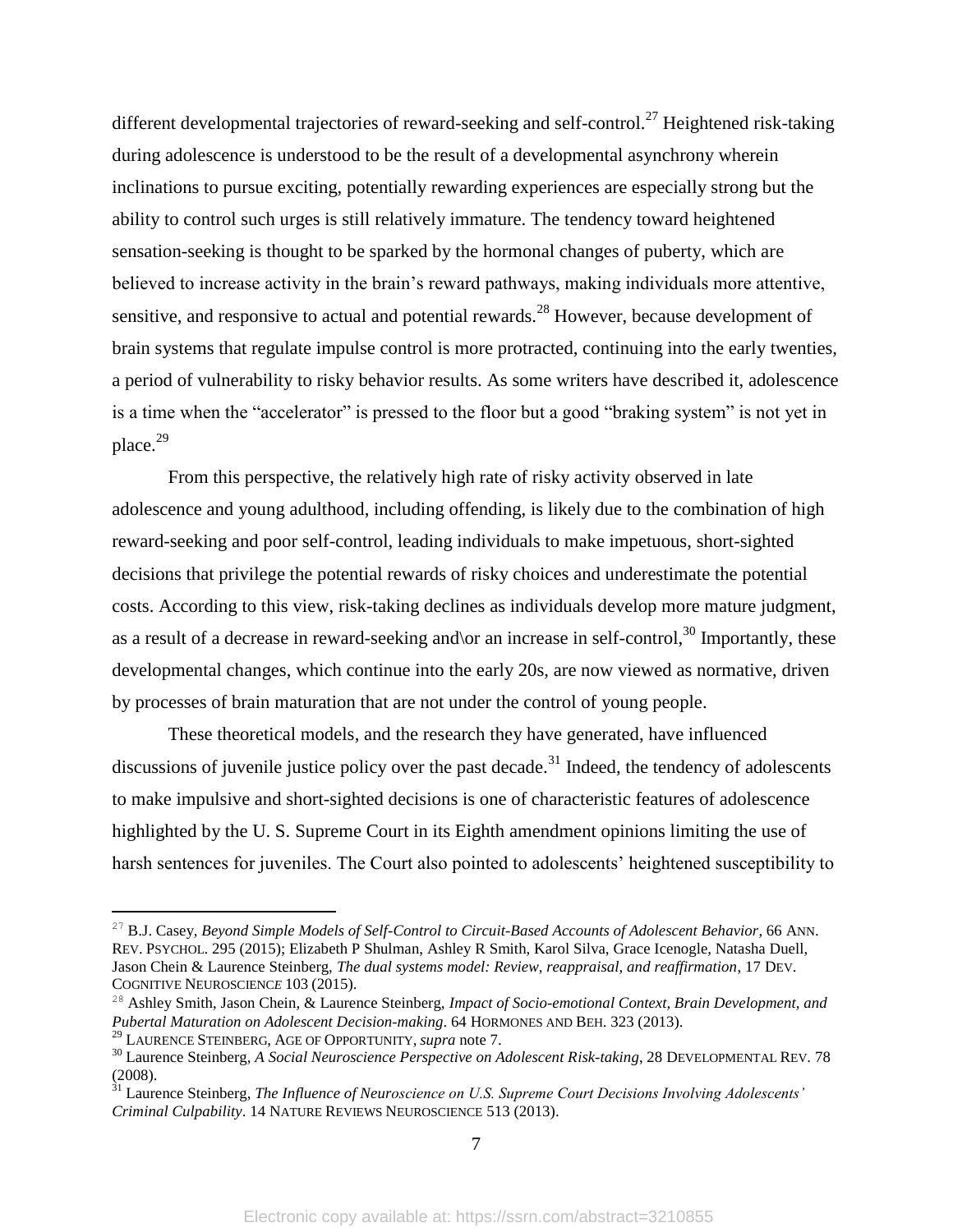social influence (particularly peer influence) and to the relatively unformed nature of adolescents' character, which makes them better candidates for rehabilitation.<sup>32</sup> The Court found that these hallmark features of adolescence contribute to reduced culpability in juvenile offenders as compared to adults, and to their greater potential to reform. Now that policy discussions about the treatment of young offenders are beginning to include young adults, it is important to ask whether these characteristics also apply to this group as well.

The age patterns in risk-taking would seem to offer support for the conclusion that young adults are also affected by the developmental influences that contribute to juvenile offending-- at least to some degree. But the study of psychological development in young adulthood is less advanced, and the findings of this research are less consistent than is research on adolescents.<sup>33</sup> One limitation is that studies rarely survey a sample that includes adolescents, young adults, and individuals in their late 20s using the same measures for all three age groups. A second is that studies that span the necessary age range frequently lack the statistical power to compare narrowly defined age groups. A third limitation is that many studies cluster individuals into broad age categories, often including in the same group individuals whose chronological age would place them on different sides of a legally important age boundary.

One challenge is to formulate research questions in ways that are most informative to legal policy debates. Scientists cannot point to a specific chronological age as the appropriate boundary between legal childhood and adulthood, because different aspects of psychological and neural functioning develop along different timetables.<sup>34</sup> But a reasonable, and potentially answerable, research question is whether development continues in legally-relevant psychological domains beyond age 18, the presumptive age of majority. The few existing studies that may be relevant to justice policy have yielded equivocal results that vary as a function of the outcome, age range, and sample studied. Thus a reasonable assessment is that the extant research is suggestive but inconclusive. Nonetheless, it is possible to draw several broad, albeit cautious, conclusions:

First, it is clear that individuals mature intellectually before they mature emotionally or socially, and that emotional and social development continue past age 18 in realms that are

 $32$  Roper v. Simmons, 541 U.S. 1040 (2005).

<sup>33</sup> Alexandra Cohen et al., *When Does a Juvenile Become an Adult? Implications for Law and Policy*, TEMPLE L. REV., (forthcoming 2016).

<sup>34</sup> Laurence Steinberg, *Should the Science of Adolescent Brain Development Inform Public Policy*, ISSUES IN SCI. AND TECH., 67 (Spring 2012).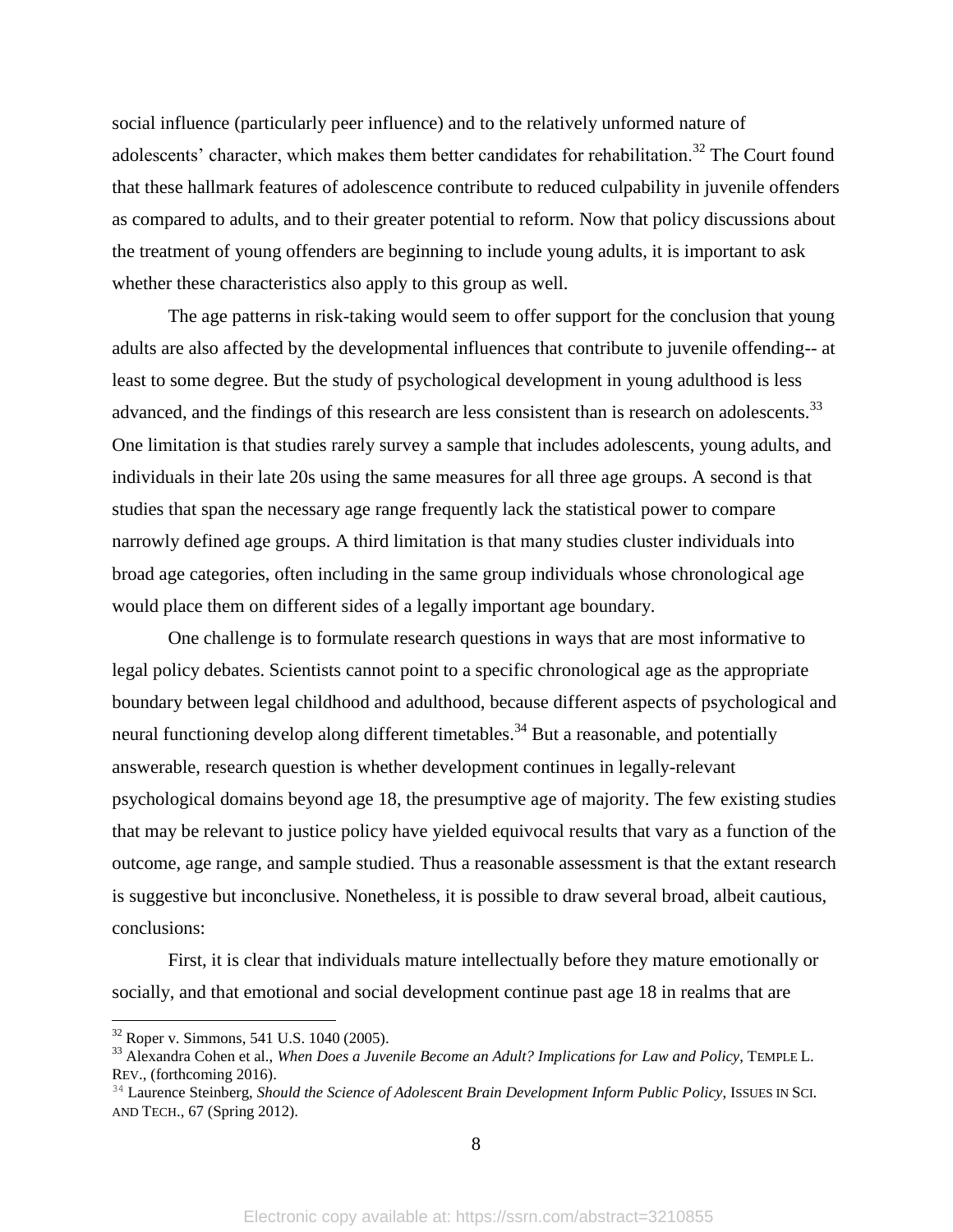legally relevant.<sup>35</sup> Thus, studies of age differences in basic cognitive abilities, such as memory or logical reasoning, do not find appreciable growth after age 16. (This is consistent with studies of adjudicative competence, which also do not find significant age differences after  $16^{36}$ ) In contrast, studies of the two hypothesized contributors to adolescents' immature judgment, often, but not always, have found continued decline in sensation seeking and improvement in selfcontrol between ages 17 and 30. However, the age at which developmental change is most evident during this interval depends on the specific outcome being assessed.<sup>37</sup>

Second, conclusions about whether psychological development continues beyond age 18 are highly task-dependent. Consider, for example, the question of whether young adults, like juveniles, are more susceptible than older adults to peer influence. The answer is equivocal. Studies of resistance to peer influence using self-reports do not find age differences after 18,<sup>38</sup> but experimental studies comparing individuals' performance on decision-making tasks when they are alone versus when they are with their peers find peer effects on task performance after this age, at least into the early 20s. For example, exposure to peers increases young adults' preference for immediate rewards,  $39$  willingness to engage in exploratory behavior,  $40$  and ability to learn from experience.<sup>41</sup> In some studies, exposure to peers has been shown to increase young adults' risk taking, $42$  but in others this has not been found. $43$ 

 $\overline{a}$ 

<sup>36</sup> Thomas Grisso, Laurence Steinberg, Jennifer Woolard, Elizabeth Cauffman, Elizabeth Scott, Sandra Graham, Fran Lexcen, N. Dickon Reppucci & Robert Schwartz, *Juveniles' Competence to Stand Trial: A Comparison of Adolescents' and Adults' Capacities as Trial Defendants*, 27 L. AND HUMAN BEHAVIOR 333 (2003);

<sup>35</sup> Laurence Steinberg Elizabeth Cauffman Jennifer Woolard Sandra Graham Marie Banich, *Are Adolescents less Mature than Adults? Minors' Access to Abortion, the Juvenile Death Penalty, and the Alleged APA "Flip-flop"*, 64 AMERICAN PSYCHOLOGIST 583 (2009).

Thomas Grisso, & Linda Vierling, *Minors' Consent to Treatment: A Developmental Perspective* 9 PROF. PSYCHOL. 412 (1978).

<sup>37</sup> Laurence Steinberg, Dustin Albert, Elizabeth Cauffman, Marie Banich, Sandra Graham, & Jennifer Woolard, *Age Differences in Sensation Seeking and Impulsivity as Indexed by Behavior and Self-report: Evidence for a Dual Systems Model,* 44 DEVELOPMENTAL PSYCHOL. 1764 (2008).

<sup>38</sup> Laurence Steinberg & Kathryn C. Monahan, *Age differences in resistance to peer influence*, 43 DEVELOPMENTAL PSYCHOLOGY 1531 (2007).

<sup>39</sup> Lia O'Brien, Dustin Albert, Jason Chein, and Laurence Steinberg, *Adolescents Prefer More Immediate Rewards When in the Presence of their Peers*, 21 J. OF RES. ON ADOLESCENCE 747 (2011); Alexander Weigard, Jason Chein, Dustin Albert, Ashley Smith & Laurence Steinberg, *Effects of Anonymous Peer Observation on Adolescents' Preference for Immediate Rewards*, 17 DEVELOPMENTAL SCI. 71 (2014).

<sup>40</sup> Karol Silva, Elizabeth P. Shulman, Jason Chein & Laurence Steinberg, *Peers Increase Late Adolescents' Exploratory Behavior and Sensitivity to Positive and Negative Feedback*, J. OF RES. ON ADOLESCENCE (2015).  $41$  Id.

<sup>42</sup> Margo Gardner, & Laurence Steinberg, *Peer Influence on Risk-taking, Risk Preference, and Risky Decisionmaking in Adolescence and Adulthood: An Experimental Study*, 41 DEVELOPMENTAL PSYCHOL. 625 (2005).

<sup>43</sup> Lia O'Brien, Dustin Albert, Jason Chein, Kyle Uckert and Laurence Steinberg, *Peers Increase Adolescent Risk*  Taking by Enhancing Activity in the Brain's Reward Circuitry, 14 DEVELOPMENTAL SCI. F1–F10 (2011).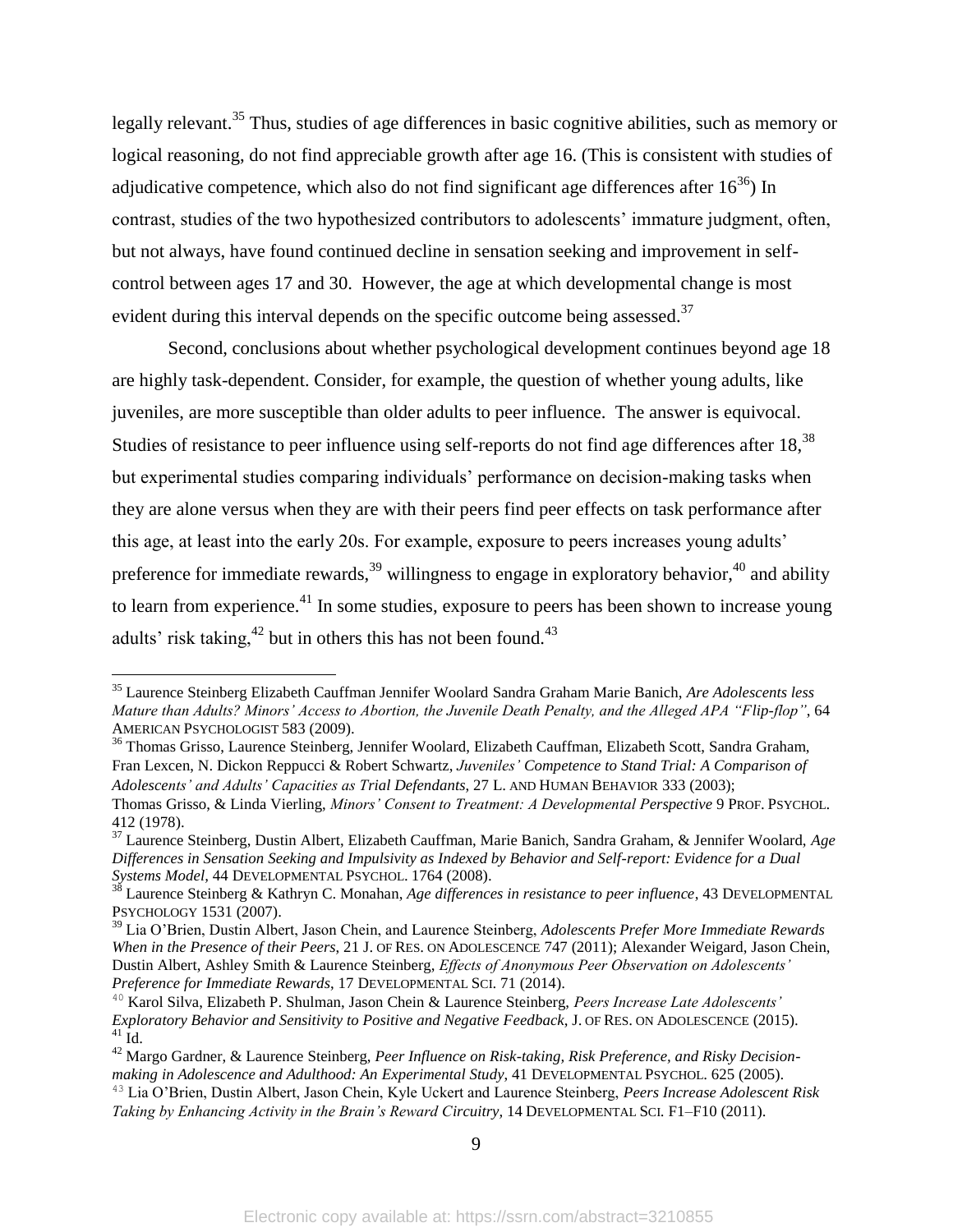Third, psychological maturity among individuals at any given age varies considerably.<sup>44</sup> Consider the research on the stability of personality over time. As we noted earlier, the Supreme Court cited the relatively unformed nature of character as a defining feature of adolescence that justified more lenient sentences for juveniles. Is young adulthood a similarly inchoate stage of character development? The empirical literature on personality development is ambiguous. The prevailing view among psychologists is that during adulthood, personality becomes more stable over time, but no consensus exists on when, if at all, personality ceases to change.<sup>45</sup> Some studies have found that young adulthood is a time of considerable stability in personality;<sup>46</sup> others have found that it is a time of instability, especially during the transition from adolescence to young adulthood, $47$  while a third group find variation among individuals.  $48$  Moreover, studies also find variability within individuals in the stability of personality, in that some traits appear to be considerably more stable than others.<sup>49</sup>

Finally, age differences in psychological functioning in young adulthood vary as a function of the context in which individuals are assessed. Recent work conducted under the auspices of the MacArthur Foundation Research Network on Law and Neuroscience, of which the authors are members, is illustrative.<sup>50</sup> In this research, adolescents (ages 13-17), young adults (ages 18-21), and somewhat older adults (ages 22-24) were asked to perform a standard task measuring self-control under conditions that were systematically manipulated to vary the degree and nature (positive or negative) of emotional arousal. Under non-arousing conditions, young adults' performance did not differ from that of the younger or older subjects (the adolescents

 $\overline{a}$ 

10

<sup>44</sup> Laurence Steinberg, *Should the Science of Adolescent Brain Development Inform Public Policy*, ISSUES IN SCI. AND TECH. 77 (Spring 2012).

<sup>45</sup> Avshalom Caspi and Brent W. Roberts, *Personality development across the life course: The Argument for Change and Continuity*, 12 PSYCHOLOGICAL INQUIRY 49 (2001); Robert R. McCrae and Paul T. Costa Jr., *The Stability of Personality: Observations and Evaluations*, 3 CURRENT DIRECTIONS IN PSYCHOL. SCI. 173 (1994).

<sup>46</sup> Richard W. Robins, R. Chris Fraley, Brent W. Roberts & Kali H. Trzesniewski, *A Longitudinal Study of Personality Change in Young Adulthood*, 69 J. OF PERSONALITY 617 (2001); Brent W. Roberts, Avshalom Caspi & Terrie E. Moffitt, *The Kids are Alright: Growth and Stability in Personality Development from Adolescence to Adulthood*, 81 J. OF PERSONALITY AND SOC. PSYCHOL. 670 (2001).

<sup>47</sup> Norma Haan, Roger Millsap, Elizabeth Hartka, *As Time Goes By: Change and Stability in Personality over Fifty Years*, 1 PSYCHOL. AND AGING 220 (1986).

<sup>48</sup> M. Brent Donnellan, Rand D. Conger & Rebecca G. Burzette, *Personality Development from Late Adolescence to Young Adulthood: Differential Stability, Normative Maturity, and Evidence for the Maturity-stability Hypothesis*, 75 J. OF PERSONALITY 237 (2007).

<sup>49</sup> Jatin G. Vaidya, Elizabeth K Gray, Jeffrey Haig & David Watson, *On the Temporal Stability of Personality: Evidence for Differential Stability and the Role of Life Experiences*, 83 J. OF PERSONALITY AND SOC. PSYCHOL.1469 (2002).

<sup>50</sup> Cohen et al.,*When is an Adolescent an Adult*? supra note 8.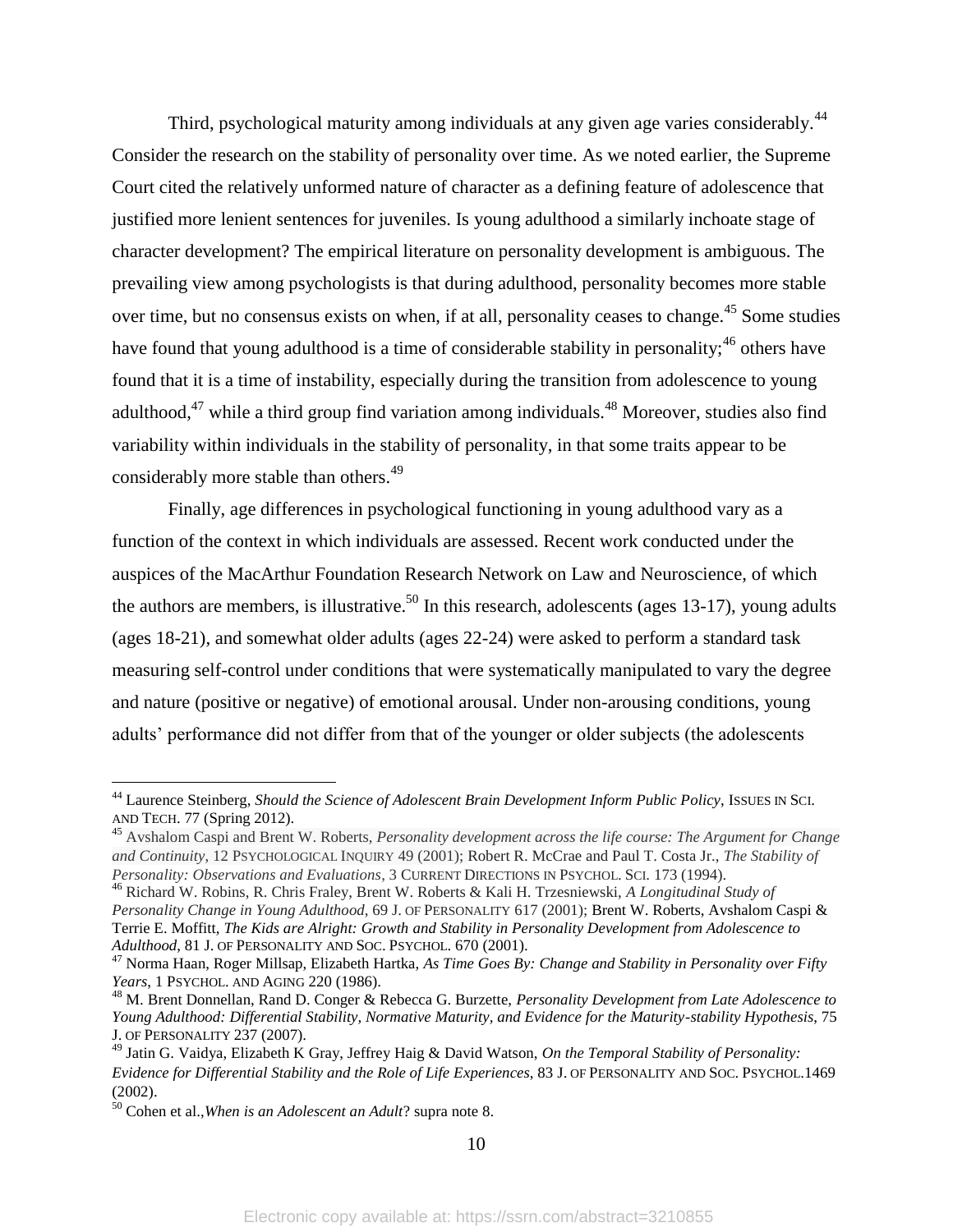performed worse than the oldest group, however). Under conditions of positive arousal, the young adults performed comparably to the older group, and better than the adolescents. Under negatively arousing conditions, however, the adolescent and young adult groups did not differ, and both performed worse than the oldest group. In other words, whereas the differences between adolescents under age 18 and individuals older than 21 were observed consistently, differences between young adults and the other two age groups depended on the emotional context. Sometimes young adults behaved like people in their mid-20s, but sometimes they behaved like teenagers, a conclusion that will surely resonate with those who spend time on college campuses.

#### **C. Neurobiological Research: Brain Development in Young Adulthood**

Research on the extent and nature of age differences in brain structure and function after age 18 is also best characterized as suggestive but inconclusive. As with behavioral research, very few studies have systematically examined age differences in brain development among individuals older than 18. In most studies, adolescents are compared to "adults," with the latter group composed of people who may be as young as 19 or as old as 50. When adult comparison groups average data from such a wide age range, it is impossible to draw specific inferences about potential differences between young adults and their older counterparts.

Brain maturation comprises several processes that vary in their developmental timetable across brain regions and systems.<sup>51</sup> The most important components of brain maturation in adolescence and young adulthood involve changes in the prefrontal cortex and its connections with other brain regions. The prefrontal cortex plays a crucial role in advanced thinking abilities, including planning ahead and weighing risk and reward, and in self-regulation, including impulse control and the coordination of emotion and cognition. Immaturity in the prefrontal cortex is thought to make adolescents and young adults more susceptible to impetuous and short-sighted decision making and more vulnerable to the effects of emotional and social arousal on intellectual functioning.<sup>52</sup> This aspect of brain development has been critically important to discussions about the appropriate legal response to criminal activity in adolescents and young adults.

<sup>51</sup> Laurence Steinberg, *Should the Science of Adolescent Brain Development Inform Public Policy*, supra note \_. <sup>52</sup>Cohen et al., *When is an Adolescent an Adult? Supra* note 8.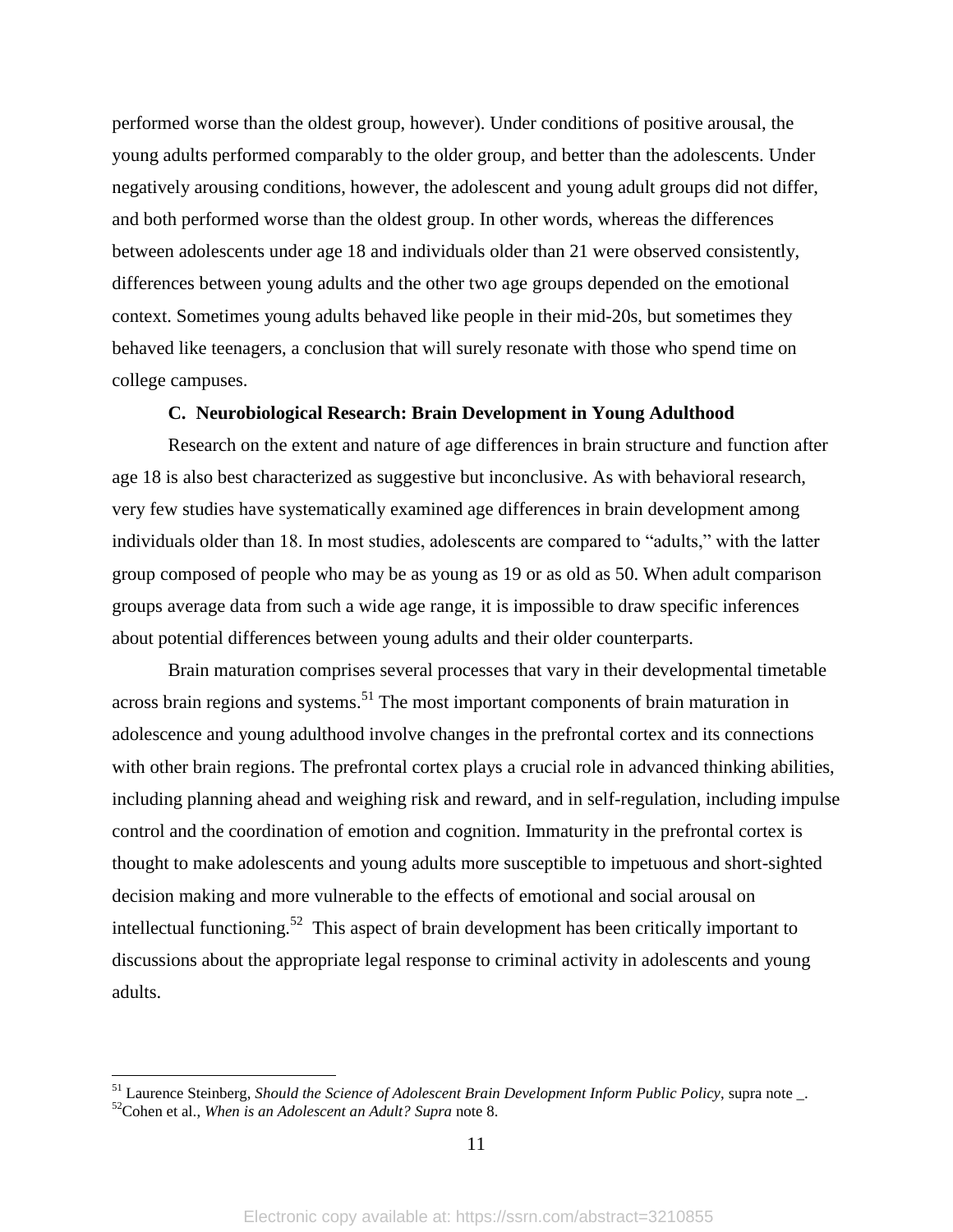The maturation of the prefrontal cortex is multifaceted, involving synaptic pruning, which increases the efficiency of information processing by eliminating unnecessary connections between neurons; myelination, which increases the speed of information processing by "insulating" neural pathways; and improved structural and functional connectivity, which enhances communication between the prefrontal cortex and other brain regions. These processes are all ongoing during adolescence, but they are completed at different ages. For example, pruning of the prefrontal cortex is more or less complete by mid-adolescence, which is why there is little improvement in basic thinking abilities beyond this age.<sup>53</sup> In contrast, connectivity, especially between the prefrontal cortex and brain regions that process rewards and respond to emotional and social stimuli, is not complete until the mid- $20s$ ,<sup>54</sup> which is why aspects of social and emotional functioning, such as impulse control and resistance to peer influence, are slower to mature.<sup>55</sup> The bottom line is that brain systems that govern "cold cognition" – thinking that takes place under ideal conditions – reach adult levels of maturity long before those that govern "hot cognition" – thinking that takes place under conditions of emotional or socially arousal.<sup>56</sup> In the MacArthur study mentioned earlier, patterns of brain activation and functional connectivity in young adults resembled those of teenagers when brain activity was assessed under emotionally arousing conditions, but appeared more similar to those of people in their mid-20s when conditions were more neutral.<sup>57</sup>

Studies of brain development in adolescence and young adulthood have not yet significantly informed our understanding of the neural underpinnings of age differences in susceptibility to social influence or in the potential for rehabilitation, characteristics considered important in legal policy discussions on juvenile crime. The research indicates that brain systems governing thinking about social relationships undergo significant change in adolescence in ways that heighten concerns about the opinions of others. Compared to adults, adolescents seem especially sensitive to both praise and rejection, which make young people potentially

<sup>53</sup> Cohen et al., *When Does a Juvenile Become an Adult? Supra* note 33.

<sup>54</sup> Nico U.F. Dosenbach, et. al., *Prediction of Individual Brain Maturity Using fMRI*, 329 SCI. 1358 (2010).

<sup>55</sup> Cohen et al., *When Does a Juvenile Become an Adult? Supra* note \_.

<sup>56</sup> LAURENCE STEINBERG, AGE OF OPPORTUNITY, *supra* note 7.

<sup>57</sup> Cohen et al., *When is an Adolescent an Adult? Supra* note 8; Marc Rudolph et al., *At risk of Being Risky: The Relationship Between "Brain Age" under Emotional States and Risk Preference* (unpublished manuscript).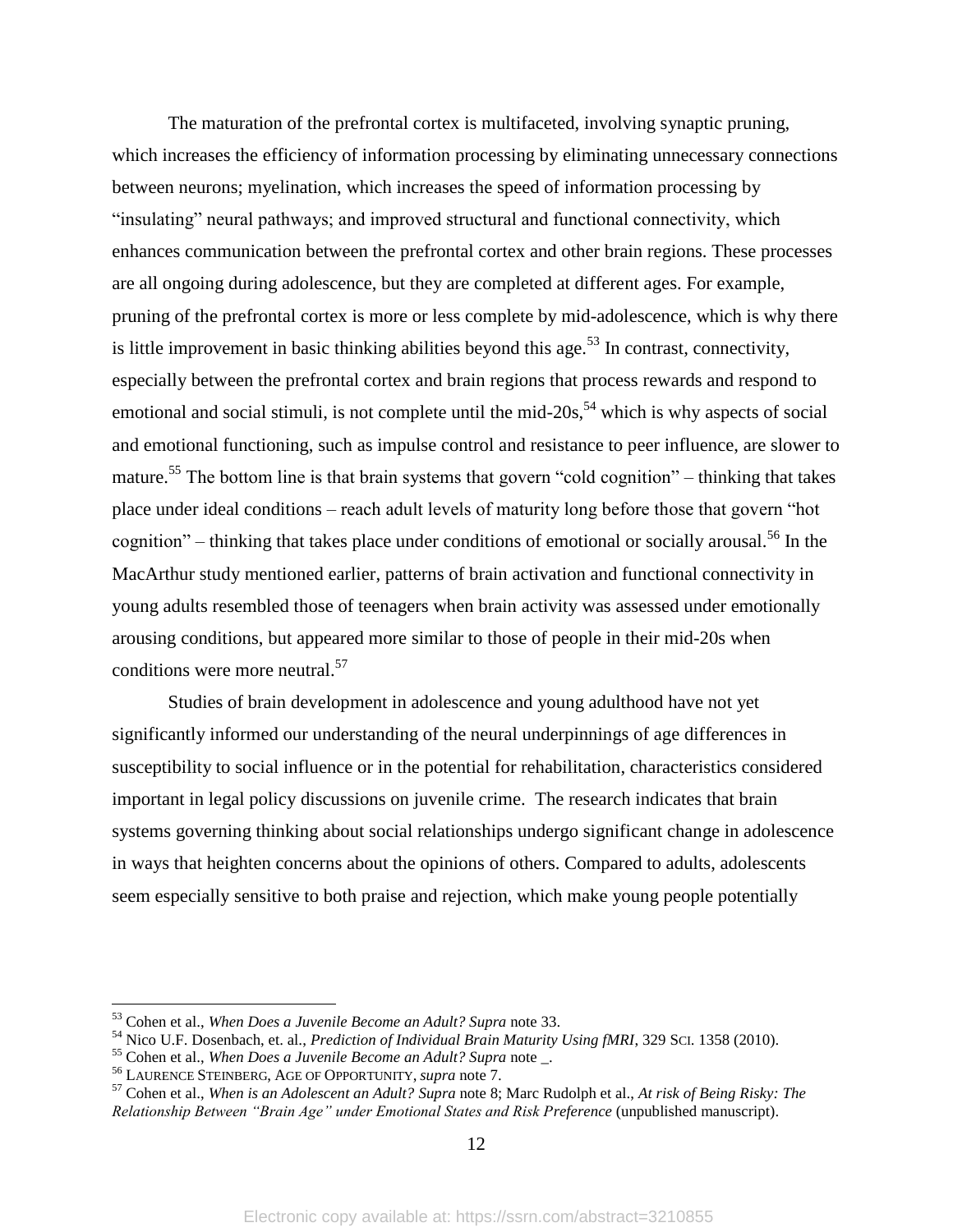more easily influenced by their peers.<sup>58</sup> But very little research has asked whether and how these brain systems continue to change beyond the teen years. One study that examined the impact of peers on neural responses to reward in a sample of adolescents (ages 14-18), young adults (19- 22), and adults (24-29) found that the presence of peers increased activation in this region among adolescents, but had no impact in the other two age groups.<sup>59</sup>

With respect to potential for rehabilitation, there is a growing consensus that adolescence is likely to be a period of heightened brain plasticity—the capacity of the brain to change in response to experience—not unlike the first few years of life.<sup>60</sup> If so, juveniles are probably better candidates for rehabilitation than adults. This strengthens the argument against imposing long sentences on juveniles, and especially against harsh sentences that can inflict toxic harm during a susceptible developmental period. It is not known, however, how long this period of plasticity extends. One difficulty is that much of the evidence of heightened brain plasticity in adolescence comes mainly from studies of rodents, whose development can be reliably segmented into just three stages—infant, juvenile (i.e., peri-pubertal), and adult.<sup>61</sup> Thus, the distinctions between "young adult" and "adult" that can be applied to humans cannot be applied to most other animals.

Because the research described in this part is at a relatively early stage, its implications for justice system policies directed toward young adults are uncertain. It is clear that the psychological and neurobiological development that characterizes adolescence continues into the mid-20s but the research has not yet produced a robust understanding of maturation in young adults age 18 to 21. Studies find continued development during this period, but also find that in some ways, young adults are similar to adults in their mid-twenties. The research on age patterns in risk taking and on emotional maturation (particularly on impulse control in negative arousal states and peer influence in social contexts) provides the most powerful evidence that much

<sup>58</sup> Sarah-Jayne Blakemore, *Development of the Social Brain in Adolescence*, 105 J. OF THE ROYAL SOC'Y OF MEDICINE 111 (2012); Sarah-Jayne Blakemore1 & Kathryn L. Mills, *Is Adolescence a Sensitive Period for Sociocultural Processing?*, 65 ANNUAL REV. OF PSYCHOLOGY 187 (2014).

<sup>59</sup> Lia O'Brien, Dustin Albert, Jason Chein, Kyle Uckert and Laurence Steinberg, *Peers Increase Adolescent Risk taking by Enhancing Activity in the Brain's Reward Circuitry, 14 DEVELOPMENTAL SCI. F1-F10 (2011).* <sup>60</sup> LAURENCE STEINBERG, AGE OF OPPORTUNITY, *supra* note 25.

<sup>61</sup> Lynn D. Selemon, *A Role for Synaptic Plasticity in the Adolescent Development of Executive Function,* 3 TRANSLATIONAL PSYCHIATRY e238 (2013).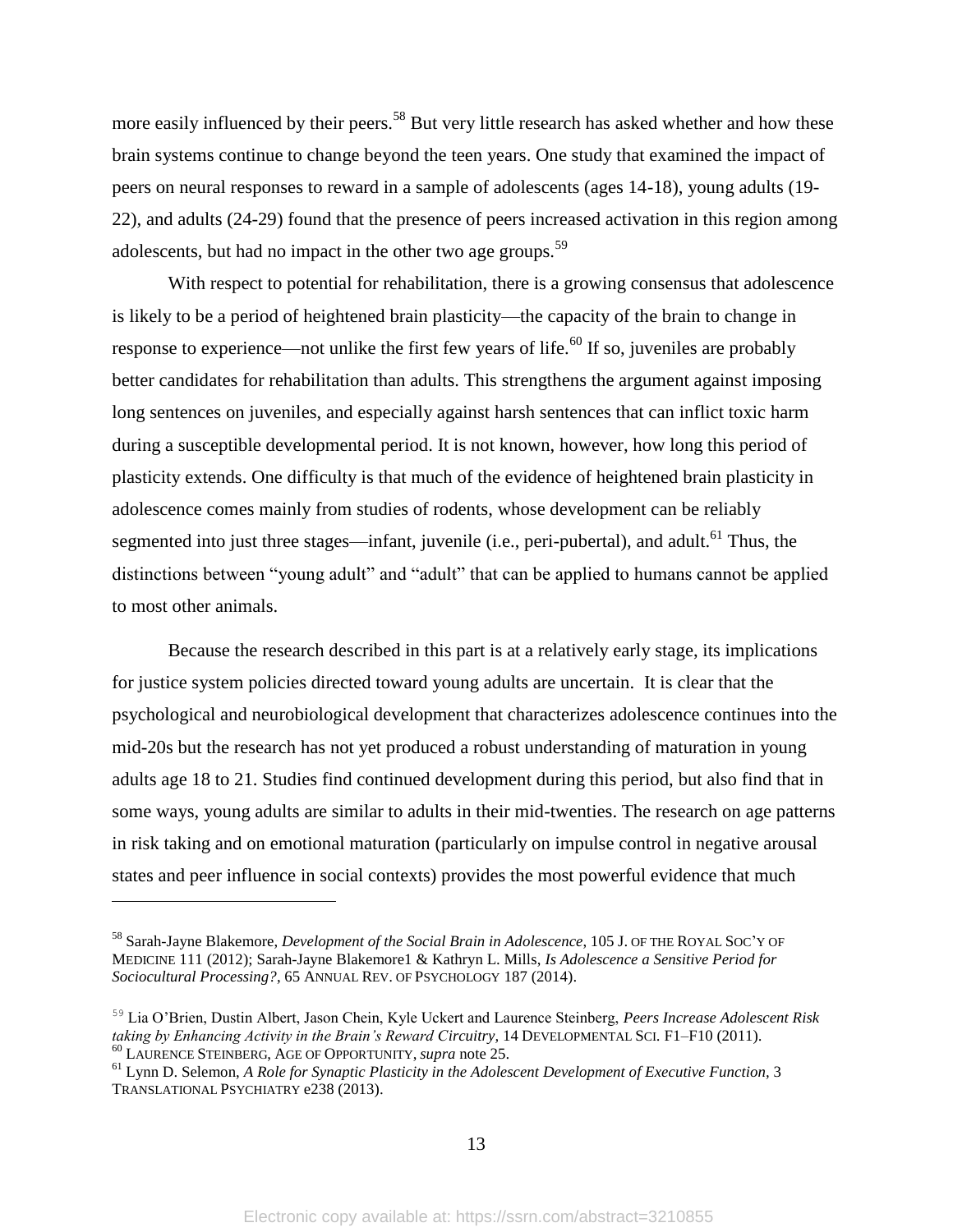young adult offending likely represents a continuation of adolescent risk-taking, driven by developmental forces, but many uncertainties remain. The question is to what extent this stilldeveloping body of research on young adults should affect justice policy.

#### **II. The Changing Socio-economic Context of Young Adulthood**

Although the biological and psychological account of maturation is incomplete, it is clear that the transition to *social* adulthood is grounded in cultural norms that vary over time (and across cultures) dictating when young people are expected to achieve independence and assume adult roles. Demographic research indicates that young adults in the United States and other developed societies today experience a prolonged and stressful period of transition to adulthood. Contemporary society is marked by increased knowledge and information transfer, heightened risks, fairly low social mobility, and greater economic inequality, changes that have placed greater demands on young adults than previous generations experienced, while also providing less latitude for failure.<sup>62</sup> Not so long ago, the typical transitional path for most young adults was to graduate from high school, enter college or the workforce, leave home, establish an enduring romantic relationship, marry, and start a family. These milestones provided structure and direction for most young adults as they assumed adult responsibilities and fostered connection with the larger society and its institutions. Today, those pathways are considerably less predictable, often extended, and – for many -- significantly more challenging.

Based on this trend, a 2014 report of the Institute of Medicine and the National Research Council<sup>63</sup> characterized young adulthood in our society as a "critical" developmental period<sup>64</sup> that has a profound impact on individuals' future life-course trajectories, analogous to the critical periods of early childhood and adolescence. Success or failure during this time can have a lifelong impact; thus, the stakes are high both for young adults and for society. The report drew out the policy implications of this social trend, particularly emphasizing the need to provide developmentally appropriate supports and interventions for young adults during this period.

#### **a. Education and Employment**

 $62$  See generally discussion in I.O.M./ N. R.C., YOUNG ADULTS, supra note 15 at pages 35-67

<sup>63</sup> *Id* at 2.

<sup>&</sup>lt;sup>64</sup> Young adults continue to mature, socially, psychologically and biologically. However, social features of maturation predominate during this period. Id at 2-3.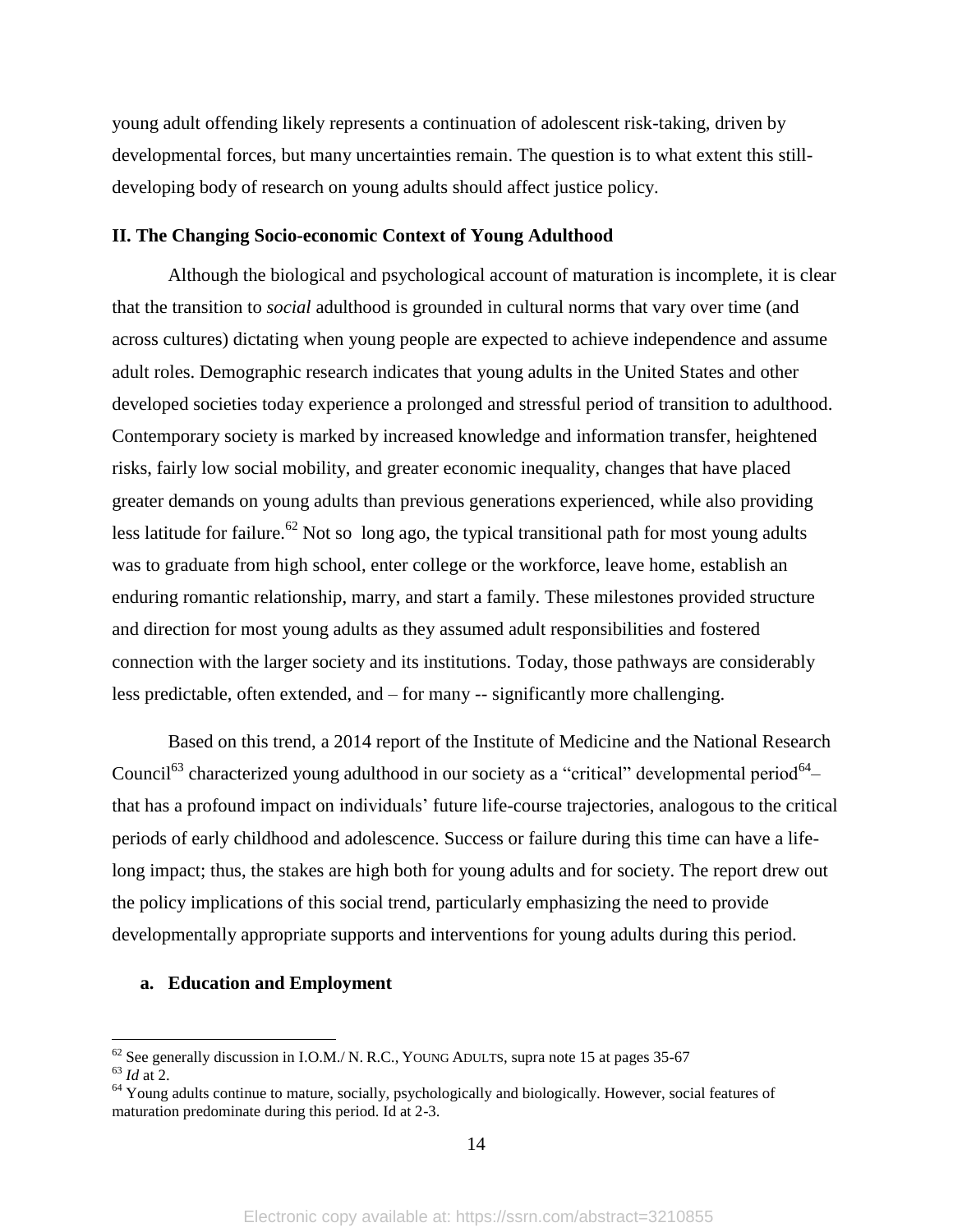Achievement of financial independence has become a prolonged and uncertain challenge for increasing numbers of young adults. College enrollment has increased dramatically in recent years,<sup>65</sup> but many students who enroll in college do not earn a degree. Indeed, the college graduation rate in the U.S. has *dropped* even as enrollment rates have increased.<sup>66</sup> In part, this is because the cost of college has grown substantially, and many students are unable to finance the investment. Yet, prospects for well-paying jobs for young adults without a college degree are slim.

The problem for young adults without a college degree is exacerbated by the sharply reduced number of good manufacturing jobs in recent decades. Even accounting for the increased percentage of young adults attending college (and thus not in the work force), the unemployment rate among individuals under age 25 is twice that of the general population.<sup>67</sup> This disparity has been rising in recent decades, and has become especially pronounced since the start of the 2008 recession.<sup>68</sup> Young adults without a college degree who *are* employed generally receive low wages because they lack skills needed for higher-paying knowledge-based jobs; many obtain only part-time employment.<sup>69</sup> Not surprisingly perhaps, the earning gap between college graduates and those with only a high school education has more than doubled since 1980.<sup>70</sup> Today less educated young adults—a cohort that includes most individuals in the justice system—face greater challenges than did earlier generations in attaining financial selfsufficiency as adults.

#### **b. Partnering and Parenting**

A similar gap has emerged in contemporary patterns of family formation. Traditionally, marriage was a marker of adult status and independence from parents across social class. For

 $\overline{a}$ 

<sup>68</sup> IOM/NRC YOUNG ADULTS, at 48,

 $<sup>65</sup>$ Id at 135</sup>

<sup>66</sup> M. Bailey & S. Dynarski, Inequality in Post-Secondary Education," in G.J. Duncan and R. Murname, (eds) Whither Opportunity? Rising Inequality, Schools, and Children's Life Choices (Russell Sage 117-132 (2011).; IOM/NRC YOUNG ADULTS at 47. Large gaps exist in BA completion rates by race and socioeconomic position. Completion rates for whites exceed those for blacks and Hispanics by 20-30% and students from families in the bottom socioeconomic quartile have completion rates nearly 40% lower than those of other students. IOM/NRC YOUNG ADULTS at 137-38

 $67$  IOM/NRC, Id at 47; C. Belfield & H. Levin, The Economics of Investing in Opportunity Youth (Civic Enterprises, 2012) (study showing 17 percent of youth and young adults between ages 16 and 24 are neither in school nor working).

<sup>&</sup>lt;sup>69</sup> *Id.* at 123-34. Many young adults earn less than did similar demographic groups in the past and increasing numbers of low skill jobs are part-time.  $^{70}$  *Id.*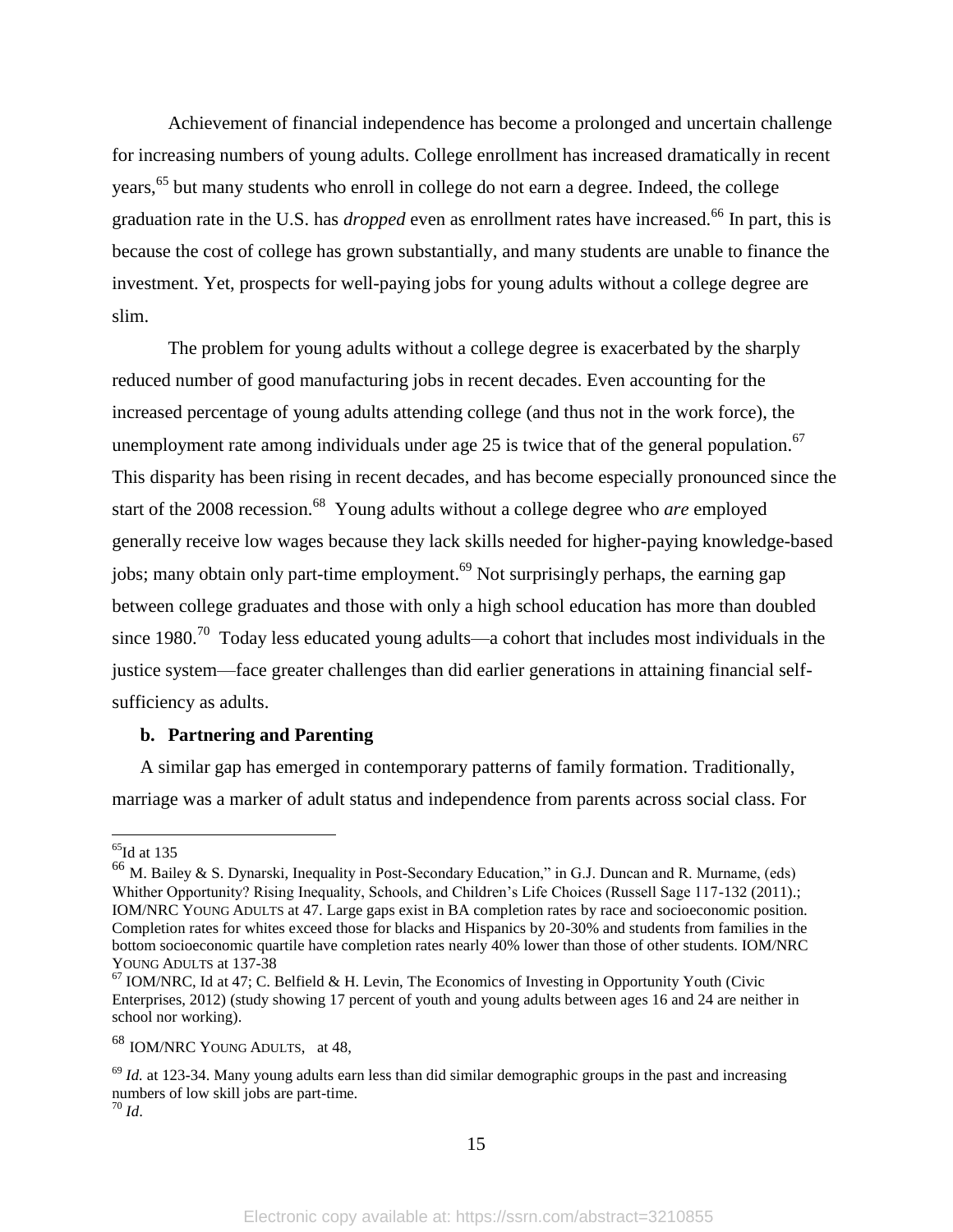middle and upper class couples, marriage often followed graduation from college, while for working class couples tended to marry at an earlier age.<sup>71</sup> Today middle class individuals tend to become independent of their parents, marry and have children years later than their parents did.<sup>72</sup> In part, of course, this is because the period of young adulthood is devoted to education, skill training and career development for this cohort; this investment in human capital can be more readily accomplished without family responsibilities. For less educated young adults, particularly those from disadvantaged backgrounds, the pattern is quite different. Marriage has become less common altogether for this group, and partnering typically takes the form of informal, often unstable unions.<sup>73</sup> Many less-educated young people have children outside of marriage, often before they have the skills and income to support them.<sup>74</sup> In turn, the burden of raising children impedes young parents' ability to acquire the skills and training necessary to become economically self- sufficient.

#### **c. Inequality**

 $\overline{a}$ 

Recent changes in the established economic and social pathways of young adulthood have presented more choice and opportunity for some young adults and created more barriers for many others. Of particular importance for our purposes is the impact of these economic and social trends on marginalized young adults from disadvantaged backgrounds—children of lowincome immigrants, those aging out of foster care, those with histories of involvement in the justice system, those with disabilities, and those who dropped out of school. These young adults are substantially less likely than their peers to experience a successful transition to adulthood. Compared with other young adults, for example, former foster youths are less likely to graduate from high school, have lower rates of college attendance, suffer from more mental and physical health problems, are more likely to be dependent on public assistance and or unemployed, experience high levels of housing instability and homelessness, and are much more likely to be

16

 $^{71}$  Naomi Cahn and June Carbone, Marriage Markets: How Inequality is Reshaping the American FAMILY (2014).

<sup>72</sup> M.K.Johnson, R. Crosnoe, & G.H. Elder, *Insights on Adolescence from a Life Course Perspective*, .21 J. RESEARCH ON ADOLESCENCE 273 (2011); G.I. Roisman, et al, *Salient and Emergeng Developmental Tasks in the Transition to Adulthood*, 75 CHILD DEVELOPMENT 123 (2004). In 1980 the age at first marriage was 22; today it is 27. IOM/NRC REPORT at 45

 $^{73}$  This trend has been well- documented. See generally CAHN & CARBONE, supra note 71; ANDREW CHERLIN, THE MARRIAGE GO-ROUND (2010);

 $^{74}$  Sara McLanahan & Gary Sandefur, Growing Up with a Single Parent (1997).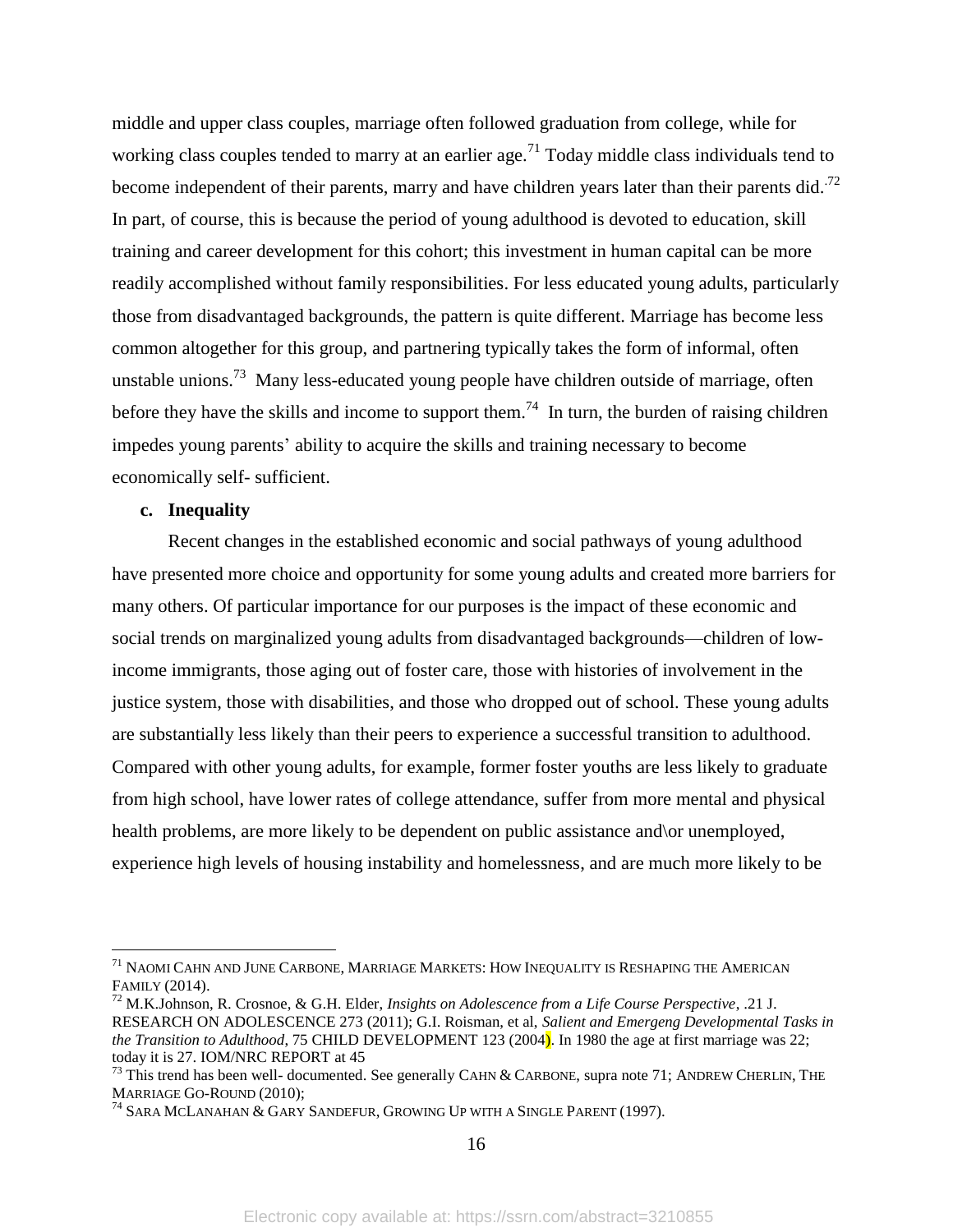involved with the criminal justice system.<sup>75</sup> They also are less likely to marry or cohabitate, but have higher rates of unmarried parenting and more children. Indeed, a particular source of concern is the increase in early parenthood by adolescents and young adults in this cohort, and the increasing number of children with one or more incarcerated parents.<sup>76</sup>

Young adults in the justice system largely belong to the cohort of individuals whose prospects of making a successful transition to adulthood are poor. As the IOM\NRC report emphasized, meeting the needs of marginalized young adults potentially can not only improve their lives and reduce persistent inequalities due to family background, but also help them become more fully contributing members of society.<sup>77</sup> Absent deliberate action by policymakers, however, this period of development is likely to magnify inequality, with lasting effects through adulthood. For young adult offenders, the cost of failing to intervene to promote successful maturation extends even beyond the enormous social cost of continued involvement in criminal activity. Many young adults in the justice system have children born into non-marital relationships ; thus an increasing number of children have one or more incarcerated parents. This concern led the IOM/NRC committee to highlight the urgency of investing in incarcerated and otherwise marginalized young adults and their children to interrupt the transmission of disadvantage from generation to generation.

Young adulthood is a period of risk and heightened stress for those individuals without the support and resources they need. This includes young adult offenders, whose prospects for productive lives may depend on the justice system's response to their crimes. Counter-intuitively perhaps, their offending presents the opportunity for intervening in ways that can serve their interests and society's as well.

#### **III. Young Adult Offenders in the Justice System**

The developmental and sociological research described above supports justice system reforms that focus on young adults as a transitional category of offenders between juveniles and adults. The research, although not conclusive, indicates that offending by young adults often

 $^{75}$  The I.O.M.\N.R.C. report emphasized the critical challenges facing this group. I.O.M./ N. R.C., YOUNG ADULTS, supra note 15.

 $76$  About 45% of incarcerated young adults have children. Parental incarceration is associated with family instability and economic hardship, reductions in fathers' involvement in their children's lives, and increased child behavior problems. *Id*. at 107, 357-58

 $77$  This is a major theme of the report. Id. at 347-400.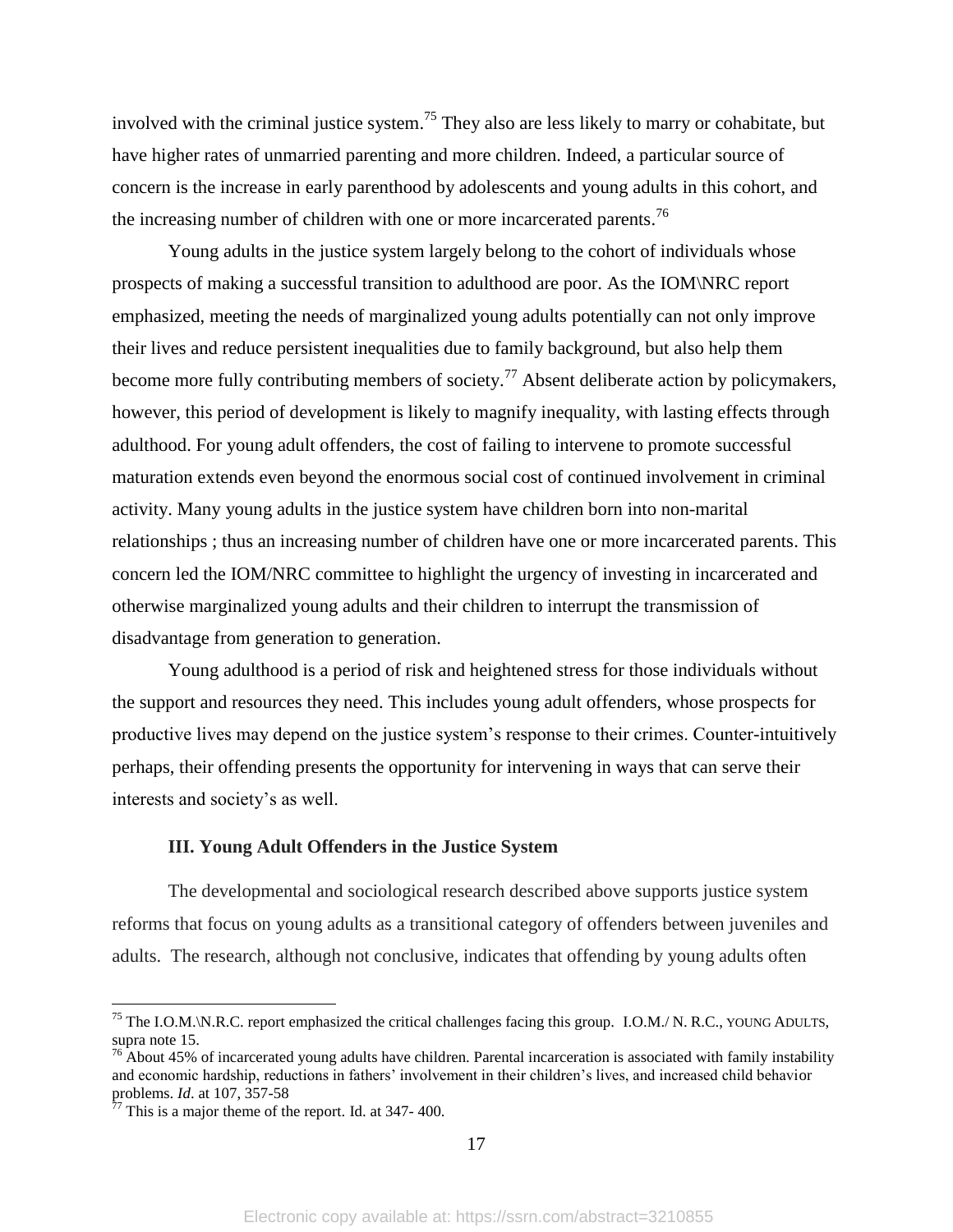may be driven by tendencies toward impulsivity and the propensity for risk-taking that characterize much of the criminal activity of juveniles; this conclusion is also supported by empirical data on age patterns in risky behavior. If immaturity continues to play a role in criminal involvement beyond age 18, then many young adults, like most juveniles, are likely to desist from criminal involvement as they mature. Moreover, recent social and economic trends have prolonged the period of dependency and vulnerability into adulthood. Against this backdrop, the potential criminogenic effects of imprisonment and the benefits of rehabilitative programs for young adult offenders become more salient. In short, our expanded knowledge about this period of life supports legal changes that acknowledge young adults' potential for reform and aim to facilitate offenders' transition to non-criminal adulthood.

The approach to reform that we propose draws on the developmental model that has powerfully influenced the law's response to juvenile crime in the past decade. Like juveniles, young adults are most usefully classified as a distinct category of offenders, in recognition of the social reality that young adulthood, like adolescence, is a critical developmental period.<sup>78</sup> This does not mean, however, that 18 to 21 year olds should generally be reclassified as juveniles, and their crimes adjudicated in the juvenile court. The evidence suggests that young adult offenders are developmentally distinguishable from younger adolescents in several ways; further, as we discuss below, pragmatic considerations militate against categorically raising the age of juvenile court jurisdiction to 21. But, just as the justice system has come to recognize that adolescents are neither innocent children nor fully responsible adults, lawmakers should understand that young adults occupy a transitional developmental space between adolescents and older adults. As we will explain, this approach supports reforms in the adult justice system directed toward young adult offenders that not only enhance the welfare of these individuals, but also offer the potential to reduce crime. These reforms include special sentencing and parole policies, and correctional programs that aim to provide young adult offenders with the skills necessary to function adequately in adult roles.

Attention to the research evidence comes at a propitious time, when many lawmakers and the public increasingly are receptive to reform. The extraordinary increase in incarceration rates

 $78$  See t.a.n.  $\angle$  supra.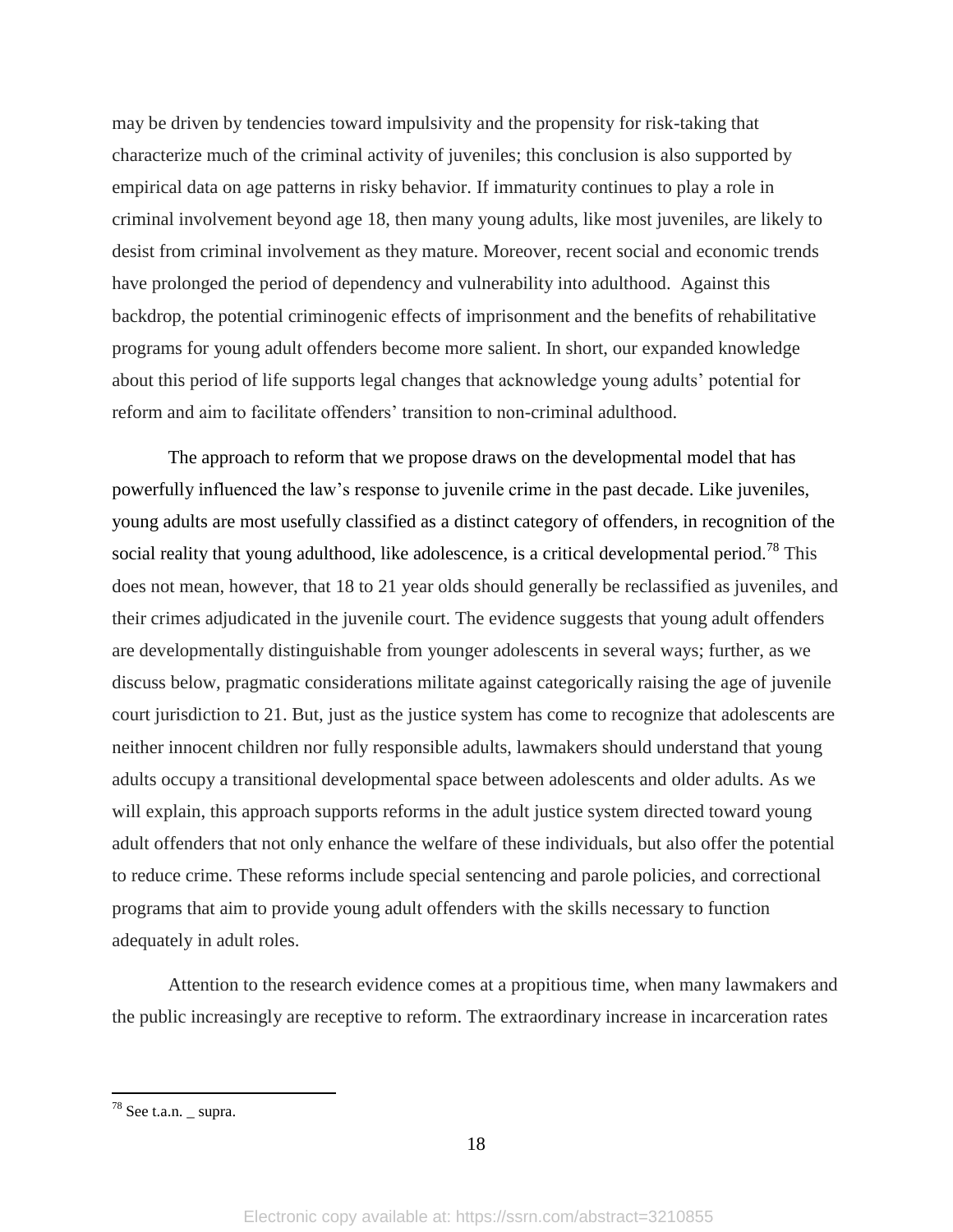over the past 40 years has generated sharp criticism across the political spectrum.<sup>79</sup> Critics recognize that over-incarceration has had only a modest impact on crime reduction, while it has generated a wide range of well-documented financial and social costs; the latter have fallen particularly on the large cohort of incarcerated young adults.<sup>80</sup> It is well understood that criminal convictions and incarceration negatively affect employment, educational attainment, and civic engagement, diminishing the prospect that young adult offenders will become productive citizens or assume conventional adult roles. That the consequences of our penal policies fall disproportionately on racial and ethnic minorities makes the call for reform even more urgent.<sup>81</sup>

#### **A. Young Adulthood- A Transitional Category**

 $\overline{a}$ 

The boundary between childhood and adulthood typically creates binary legal categories; individuals are either adults or children for the particular legal purposes. For most purposes, age 18 marks this boundary, but the line between childhood and adulthood is sometimes drawn either before or after this age.<sup>82</sup> For example, young adults are sometimes classified as legal children; they cannot obtain and drink alcoholic beverages, and may be entitled to financial support from non-custodial parents while they attend college.<sup>83</sup> These regulations recognize that a categorical assumption that 18 year olds conform to the conventional expectations of adults in their maturity, competence and independence sometimes can undermine social welfare.<sup>84</sup>

In the context of justice policy, age classification is more complex in a way that may be instructive for reforming the law's response to young adult offenders. To be sure, the binary norm currently prevails in the classification of adults in the justice system; 18- and 35 year old

<sup>79</sup> See e.g. NATIONAL RESEARCH COUNCIL**,** COMMITTEE ON THE CAUSES AND CONSEQUENCES OF HIGH RATES OF INCARCERATION THE GROWTH OF INCARCERATION IN THE UNITED STATES 2 (2014)(describing increase as "historically unprecedented and internationally unique."). Calls from reform come from both left and right. See e.g. Rightoncrime.com (conservative advocacy group supporting sentencing reform on crime reduction grounds).

<sup>&</sup>lt;sup>80</sup> Approximately 410,900 young adults ages 18-24 were in state or federal prisons or local jails in 2010.

<sup>&</sup>lt;sup>81</sup> Among young men ages 20 to 24, 8 percent of non-Hispanic blacks, 3.3 percent of Hispanics, and 1.3 percent of whites were incarcerated in 2010. Id.

 $82$  Legal minors can obtain motor vehicle licenses, exercise their right of free speech, and consent to particular medical treatments, including treatment for substance abuse, STDs, and mental illness. See Scott, *Construction of Adolescence*, supra note 10.

<sup>&</sup>lt;sup>83</sup> *Id.* Congress raised the legal drinking age in response to data indicating that drunk drivers in this age cohort caused a disproportionate percentage of serious motor vehicle accidents. See generally, National Research Council, REDUCING UNDERAGE DRINKING: A COLLECTIVE RESPONSIBILITY (2004). See also FRANKLIN ZIMRING, THE CHANGING LEGAL WORLD OF ADOLESCENCE (1981)(DISCUSSING GAP BETWEEN DRIVING AND DRINKING).

<sup>84</sup> For recent discussion, see Scott, *Construction of Adolescence*, supra note 10 at \_ to \_; I.O.M./ N.R.C., YOUNG ADULTS, at 101-04 (parental support) and 235-39 (minimum purchase ages)...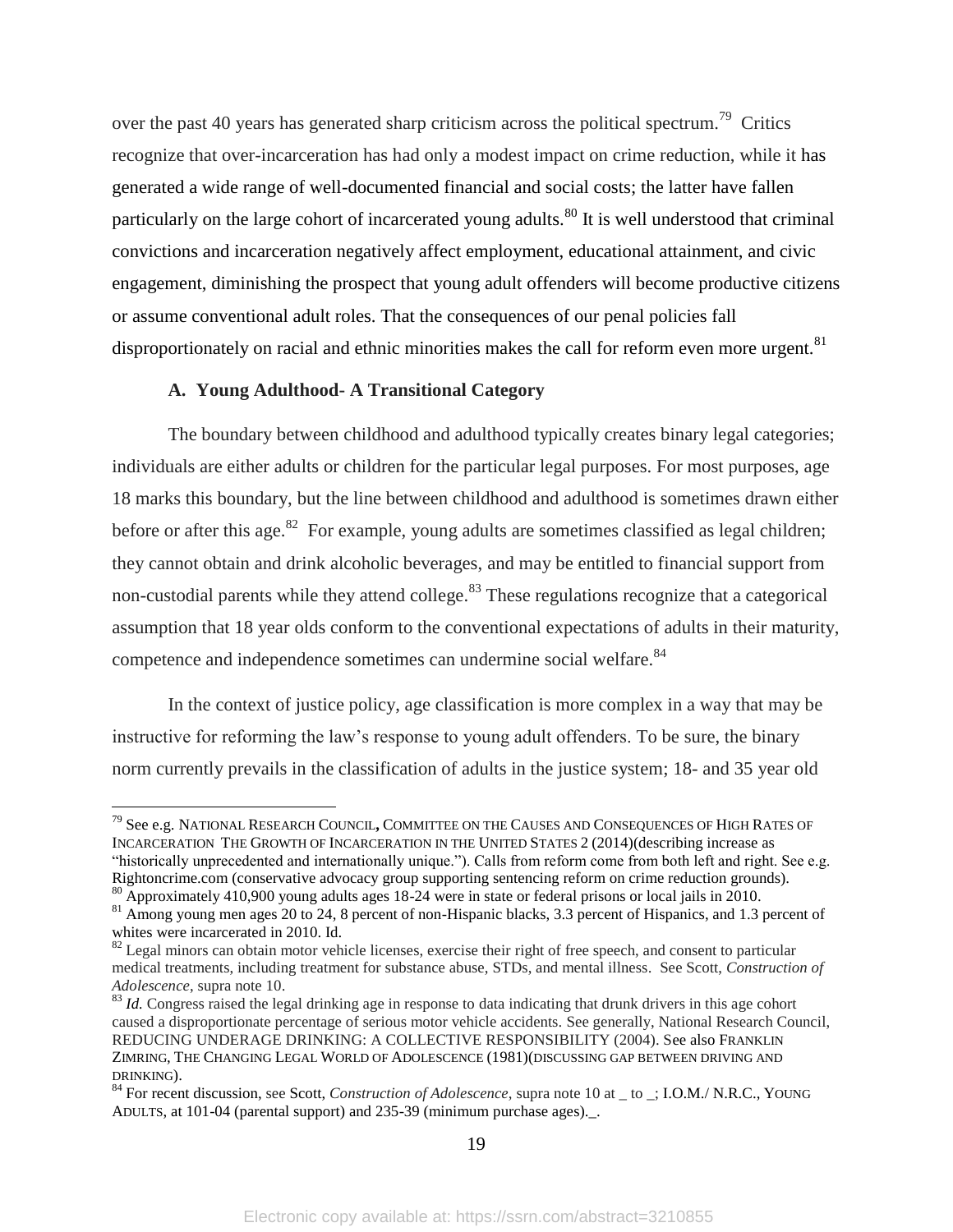offenders typically have been subject to undifferentiated treatment as "adults.' But in dealing with juvenile offenders, contemporary lawmakers have effectively created an intermediate category. Under the recent legal reforms, the response to juvenile offending has been tailored to the developmental needs and capacities of adolescents.

The acknowledgement that teenage offenders are neither children nor adults is grounded in pragmatic, political and scientific considerations; it has emerged from a recognition that the law's conventional binary approach was unsatisfactory as a basis for responding to juvenile crime.<sup>85</sup> The traditional characterization of young offenders as children who lacked responsibility for their crimes seemed discordant as applied to older youths who committed violent crimes, and was effectively ridiculed by the punitive law reformers of the 1990s. But their view that juveniles are not different from adult criminals has also been rejected as costly, offensive to conventional morality and inconsistent with developmental research. Under modern law reforms, juveniles are held accountable for their crimes, but their culpability is mitigated as compared to adults. Further, contemporary lawmakers increasingly realize that correctional programs and dispositions tailored to the developmental needs of adolescent offenders are more likely to reduce crime at lower cost than either punitive adult sanctions or permissive policies that treat delinquent youth as children. A core objective of modern justice policy (and one submerged until recently) is to facilitate the transition of teenage offenders to productive adulthood by providing a healthy developmental context and giving them the tools they need to succeed.

This model can be adapted to young adult offenders, who also can be usefully classified as a transitional category, but one located within the adult justice system. Like juveniles, young adults are not fully mature and are more likely to reform than are older offenders. Also like juveniles, young adult offenders are in a critical period in which programs targeted to their developmental needs may powerfully influence their future lives in a positive direction. The monolithic classification of offenders over age 18 under contemporary law assumes that uniform offense-based sentencing policies directed at adults regardless of age will protect the public and reduce crime. But this strategy is short-sighted to the extent that much young adult crime is the product of immature risk-taking propensities and that investment during this developmental

 $85$  The discussion in this paragraph draws on See SCOTT AND STEINBERG, RETHINKING JUVENILE JUSTICE, supra note 1 at 84-117.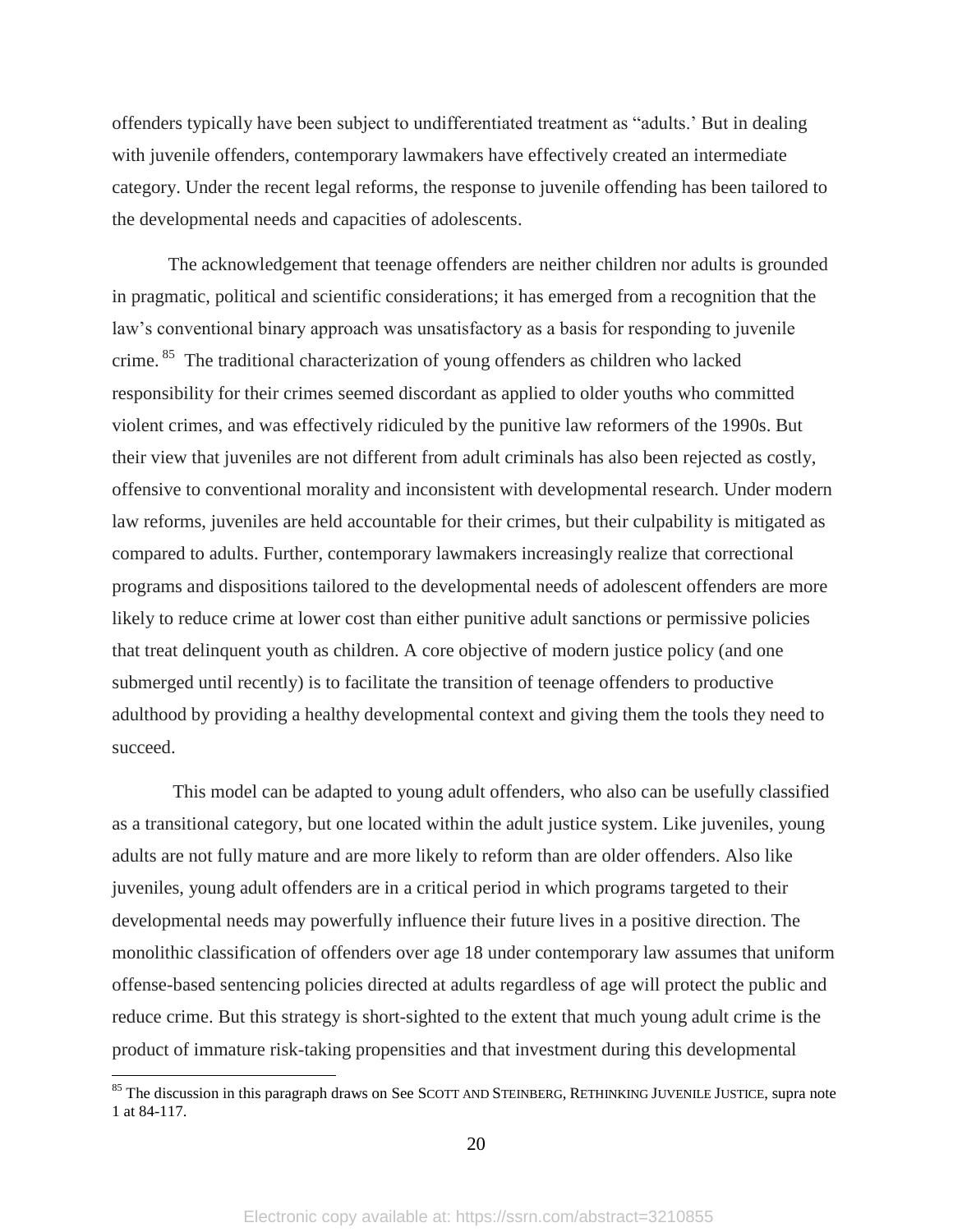period could facilitate these offenders' transition to productive adult lives. At the same time, however, existing research does not support the classification of young adults as juveniles. As we explain below, under current conditions, an institutional structure that generally treats young adults as separate transitional category of offenders is likely to enhance the effectiveness of the justice system

# **B. 21st Century Criminal Justice- A Developmental Approach to Young Adult Offenders**

In this section we suggest how an understanding of young adulthood as a period of biological, psychological and social maturation might be translated into policies and programs directed at this group of offenders. The elements of reform already exist: Some proposals draw on sentencing and parole policies directed at juvenile offenders, while others (youthful offender statutes) would revive ameliorative statutory policies enacted in an earlier era. The heart of reform, however, is an ongoing project to develop effective interventions to provide young adult offenders with the tools to make the transition to productive adulthood. Just as policymakers in the juvenile system turned to evidence-based correctional programs based on developmental knowledge in seeking effective responses to juvenile crime, criminal justice officials in some jurisdictions have begun to invest in programs directed at young adults in pursuit of the same goal. As we explain, although few programs have been evaluated, , investment in promising correctional programs that promote healthy development in these still maturing offenders is likely to be the most effective response to their criminal conduct.

### 1. *Young-Adult Offender Status for Non-Violent Offenders*.

 $\overline{a}$ 

For young-adults who commit non-violent crimes, a regime modeled on the young offender statutes of the 1960s and  $1970s^{86}$  can preserve future options. These statutes create a special status, extending rehabilitative features of juvenile proceedings to eligible young adults

<sup>86</sup> *See, e.g.* COLO. REV. STAT. ANN. § 18-1.3-407.5 (West 2016), FLA. STAT. ANN. § 958 (West 2016), GA. CODE ANN. § 42-7 (West 2016), MICH. COMP. LAWS ANN. §§ 762.11 to 762.15 (West 2016), S.C. CODE ANN. § 24-19 (2016), N.Y. Crim. Proc. § 720 (McKinney 2016); MICH. COMP. LAWS ANN. § 762.11(1) (West 2016). A rationale for young offender status is to protect young offenders from the harshness and collateral consequences of criminal prosecution and conviction. Raines v. State, 317 So.2d 559, 561 (Ala. 1975), People v. Perkins, 309 N.W.2d 634, 636-37 (Mich. Ct. App. 1981). Other rationales include provisions of educational, training and rehabilitation programs to reduce recidivism. FLA. STAT. ANN. § 958.021 (West 2016), GA. CODE ANN. § 42-7-3(a) (West 2016), S.C. CODE ANN. § 24-19-60 (2016), People v. Perkins, 309 N.W.2d 634, 636-37 (Mich. Ct. App. 1981).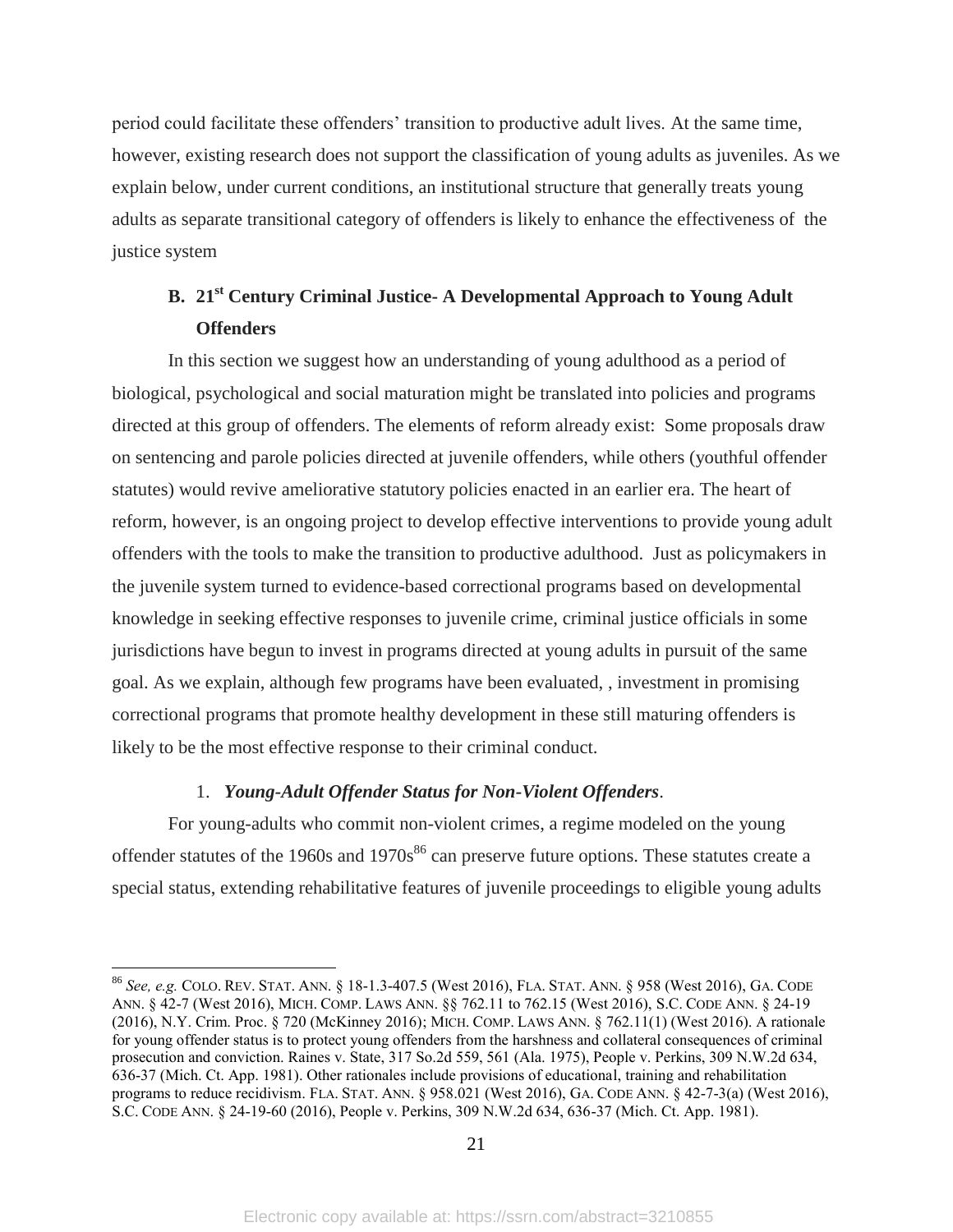(as well as transferred juveniles) who are prosecuted in the criminal courts.  $87$  Young offender status limits sentence duration and shields offenders from the burdensome collateral consequences of having a criminal record, which can severely restrict their ability to pursue educational, employment and even housing opportunities essential to the transition to adulthood.<sup>88</sup> Typically, trial courts have discretion to confer this status on a young adult offender charged with designated crimes, and some laws limit the status to first offenders.<sup>89</sup> Most statutes limit the maximum sentence to between one and three years.<sup>90</sup> Other consequences of being a designated a young offender vary from state to state and include the opportunity to avoid a criminal conviction (and therefore a criminal record),  $91$  and to have the record sealed after a period of good behavior.<sup>92</sup> A contemporary young offender statute could confer the status presumptively on all adults under age 21 and transferred juveniles, charged with particular crimes, including misdemeanors, most property crimes and drug possession offenses.<sup>93</sup> Beyond this, brief sentences, together with protection from the collateral consequences of criminal conviction, can help to preserve the future options for many young adult offenders.

### *2. Sentencing and Parole Policies*

<sup>87</sup> See, e.g., William Easton, *Expunging Criminal Records: A Judge's Perspective*, 27 WAYNE L. REV. 1391, 1396 (1981), Sally Terry Green, *Realistic Opportunity for Release Equals Rehabilitation: How the States Must Provide Meaningful Opportunity for Release*, 16 BERKELEY. CRIM. L. 1, 24-26 (2011). One of the most comprehensive statutes is New York's, which provides confidentiality of records, restrictions on the consequences of a criminal conviction, and lenient sentencing alternatives. *See* N.Y. CRIM. PROC. §§ 60.02, 720.15, 720.35 (McKinney 2016). *See also* Alison Marie Grinnell, *Searching for a Solution: The Future of New York's Juvenile Offender Law*, 16 N.Y.U. J. HUM. RTS. 635 (2000.

<sup>&</sup>lt;sup>88</sup> For a discussion of the collateral consequences of having a criminal record and the ways in which inhibits young adults ability to transition to protective adulthood, see Council of State Governments Justice Center, Reducing Recidivism and Improving other Outcomes for Young Adults in the Juvenile and Adult Criminal Systems(2015). <sup>89</sup> See e.g. New York's young offender statute generally N.Y. CRIM. PROC. § 720.10(3) (McKinney 2016)(excluding murder, armed felonies, rape in the first degree, criminal sexual act in the first degree or aggravated sexual abuse); MICH. COMP. LAWS ANN. §§ 762.11(2), 750.520(b)-(e) (West 2016)(excluding offenses carrying maximum penalty of life imprisonment, major controlled substance offenses, traffic offenses and criminal sexual conduct). See also

MICH. COMP. LAWS ANN.§ 762.11(3)(a) (West 2015) (excluding offenders with a prior conviction or adjudication for an offense requiring a sex-offender registration).

<sup>90</sup> *E.g.* ALA. CODE § 15-19-6(a)(4) (LexisNexis 2016) (no more than three years for felonies), MICH. COMP. LAWS ANN. § 762.13(1) (West 2016) (no more than one year). *See also* FLA. STAT. ANN. § 958.04(1)(2)(c)-(d) (West 2016) (no more than six years), N.Y. PENAL CODE §§ 60.02(2), 70.00(2)(e) (McKinney 2016) (no more than four years for most felonies).

<sup>&</sup>lt;sup>51</sup> *E.g.* ALA. CODE § 15-19-7(a) (LexisNexis 2016), MICH. COMP. LAWS ANN. §§ 762.11(1), 762.13(3) (West 2016), N.Y. CRIM. PROC. § 720.35(1) (McKinney 2016

<sup>92</sup> See New York statute, supra note 86. *E.g.* S.C. CODE ANN. § 22-5-920(B) (2016) (providing for applications to expunge the records of arrest and conviction after five years from completion of sentence).

 $93$  In New York, there are bills proposing a presumption of youthful offender status to young defendants who do not have a prior conviction or adjudication for a felony. Assemb. 7642, 238<sup>th</sup> Leg. 2015-2016 Reg. Sess., § 79 (N.Y. 2016), S. 5642, 238th Leg. 2015-2016 Reg. Sess., § 79 (N.Y. 2016A.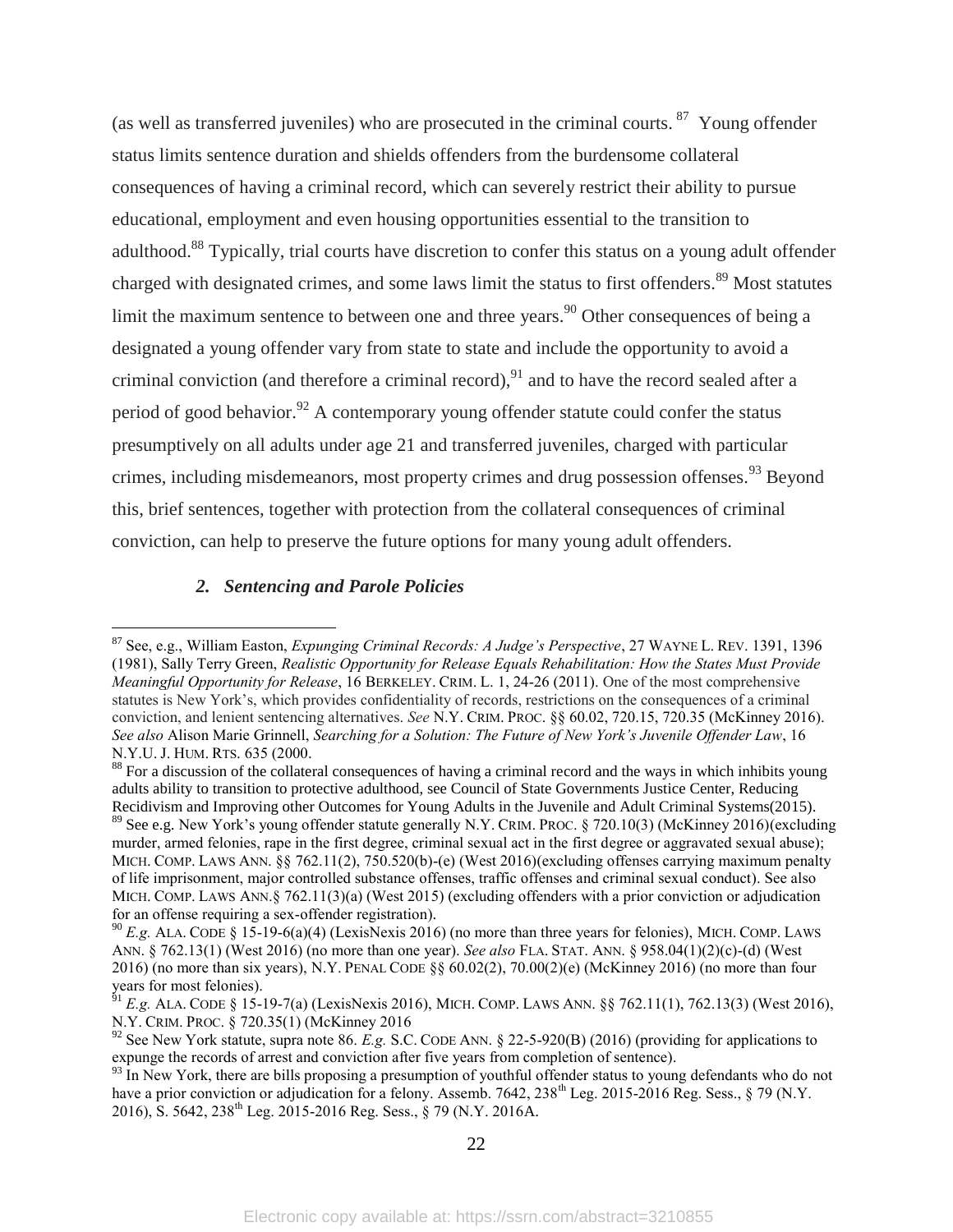Young offender status is unlikely to be deemed sufficiently protective of public safety for young adults who commit serious violent offenses; nonetheless, their relative youth should be considered in sentencing. Age has long been considered a basis for mitigation under both capital and non-capital sentencing statutes. $94$  Immaturity has featured most prominently as a key mitigating factor in juvenile sentencing cases,  $95$  of course, but recently courts sentencing young adults also have begun to consider evidence of immaturity in mitigation. In 2015, for example, an Illinois court set aside a mandatory sentence of life without parole imposed on a 19 year old as a violation of the Eighth Amendment prohibition of cruel and unusual punishment.<sup>96</sup> The court cited the Supreme Court's juvenile sentencing opinions, and also pointed to developmental research indicating that brain maturation continues into the 20s. This evidence can also support a presumption that mandatory minimum adult sentencing regimes should exclude young adult offenders, just as juvenile offenders are excluded in some states.<sup>97</sup>

The determination of whether a reduced sentence is warranted can also be made *ex post* through parole policies designed for young adult offenders. Some states have adopted special statutes that allow juvenile prisoners sentenced for serious offenses in the adult system to petition for expedited parole and also provide programmatic assistance to prepare them for the hearing.<sup>98</sup> These laws are premised on developmental evidence that much juvenile crime is the product of immaturity and that many young offenders will reform as they mature. If the crimes of many young adult offenders similarly represent impulsive risk-taking behavior that is characteristic of this period of life, their inclination to offend is likely to decline with maturation. A special parole statute would allow the young adult offender to demonstrate on an expedited basis that he no longer represents a threat to society. These prisoners can be held accountable and public safety protected through briefer sentences than those imposed on prisoners who offended as older adults or who have not demonstrated reform.

 $^{94}$  *E.g.* ARIZ. REV. STAT. ANN. § 13-751(G)(5) (considering the defendant's age as a mitigating circumstance), S.C. CODE ANN. § 16-3-20(3)(C)(b)(7) (2016) (same), UTAH CODE ANN. § 76-3-207(4)(e) (West 2016) (same). <sup>95</sup> See note \_ supra, discussing Supreme Court opinions finding harsh sentences for juveniles in violation of

proportionality under the  $8<sup>th</sup>$  Amendment.

 $^{56}$  2015 Il. App. 1<sup>st</sup> 110580 (4<sup>th</sup> Div. December 24, 2015). See also *United States v. C.R.*, in which a federal district judge ordered a sentence below the 5 year minimum in a case involving a 19 year old convicted of child pornography. In an exhaustive memorandum, Judge Jack Weinstein described the research on brain development in young adulthood as justification for his sentence. Memorandum and Order 09-CR-155 (E.D. N.Y.).

 $^{57}$  State v Lyle 854 N.W.2d 378 (Iowa 2014))(finding mandatory minimum sentences inappropriate for juveniles. 98 Cal. Penal Code §§ 3041, 3046, 3051, 4801 (West 2014) (special expedited parole statute for juvenile offenders); See also Wash. Rev. Code Ann. §10.95.030 (West 2014).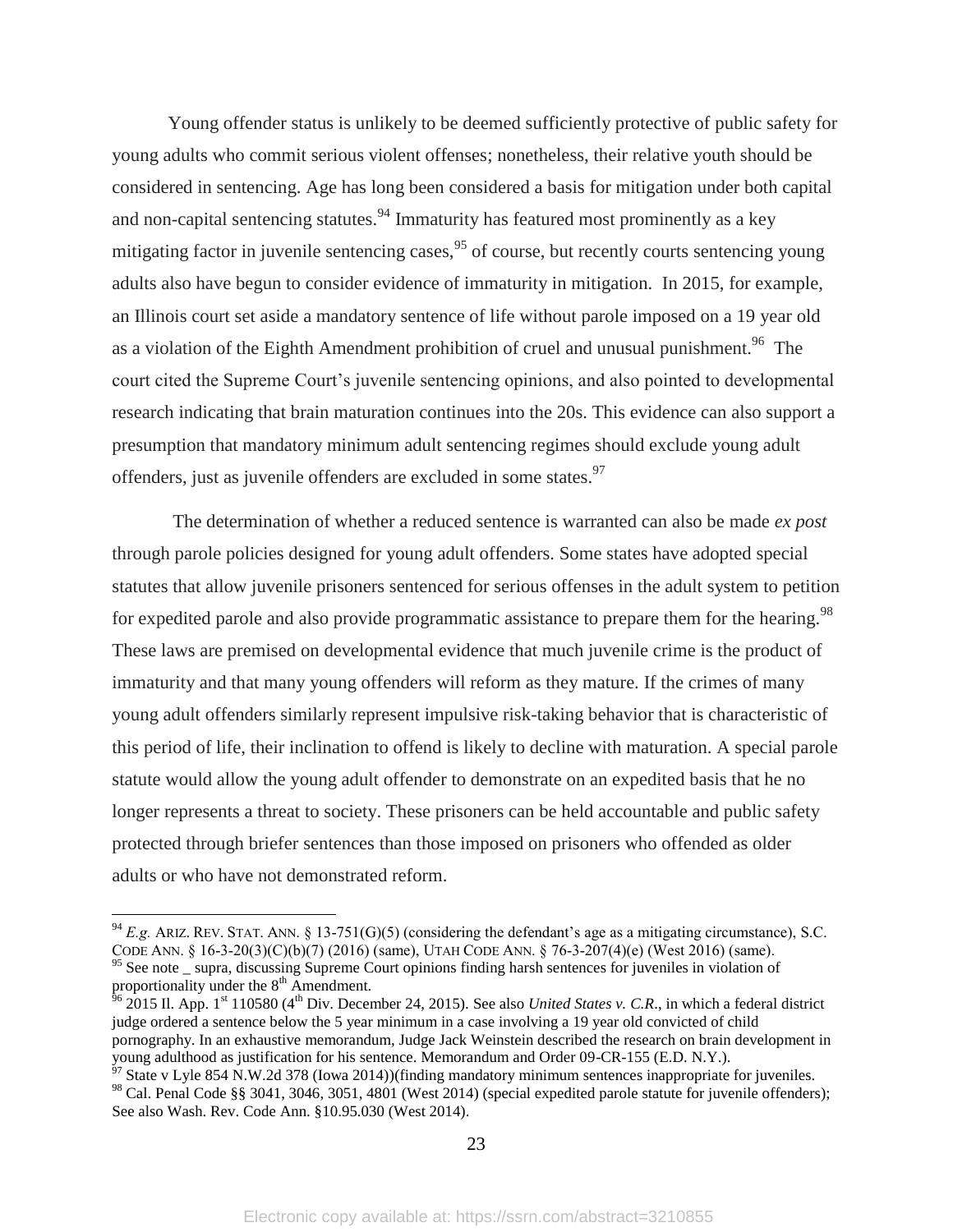#### 3. *Specialized Correctional Facilities and Programs.*

At this point, the justice system has only begun to offer correctional programs or special facilities aimed at young adult offenders (and juvenile offenders sentenced as adults<sup>99</sup>), and few programs have been subject to rigorous evaluation. But although no blueprint exists for transforming correctional policy, promising reforms implemented in the juvenile system over the past generation provide guidance for policymakers focusing on young adult offenders. Effective juvenile programs, policies and practices that are tailored to the unique needs of this population can be (and are being) adapted for young adults.<sup>100</sup> For example, Multi-Systemic Therapy, which has been shown to effectively reduce recidivism in juveniles, is being adapted to treat young adults.<sup>101</sup> Substance abuse and other mental health services, and social skills training are important interventions with justice-involved young adults, as with juveniles. Finally, developing effective educational and vocational skill training programs for this age cohort is essential to successful justice policy, and poses a challenge perhaps even greater than in the juvenile justice context. Sociological research indicates that young adult offenders are often detached from the socializing institutions of work and family that reduce recidivism.<sup>102</sup> What is needed is a comprehensive effort to provide these offenders with programs and facilities that will aid in promoting their integration into the larger society as productive adults.

Increasingly, states and localities have begun to take up this challenge, persuaded that policies targeting young adult offenders potentially can be an effective means to reduce recidivism. Localities have developed promising community-based programs for young adult offenders that provide intensive services and supervision, with good employment and recidivismreduction outcomes.<sup>103</sup> For incarcerated young adult offenders, some states have created separate

<sup>&</sup>lt;sup>99</sup> Colorado's Youthful Offender System (YOS) was legislatively created for primarily to reduce recidivism in violent offenders, both transferred juveniles and (through a later statute) young adults age 18 and 19, and to provide them with the means to become productive adult citizens. *Youthful Offender System Fiscal Year 2013*, Colorado Dep't of Corrections 4 (2014) See discussion in note 99 infra.

 $^{100}$  See Council of State Governments, at 7.

<sup>&</sup>lt;sup>101</sup> Council of State Governments, supra note \_at 7. Multi-systemic therapy has been one of the most effective programs with both violent and non-violent juvenile offenders. See SCOTT & STEINBERG, RETHINKING JUVENILE JUSTICE, supra note \_ at 217-220.

<sup>&</sup>lt;sup>102</sup> See Vincent Schiraldi, Bruce Western, and Kendra Bradner, Community-Based Responses to Justice-Involved Youths, U.S. Dep't of Justice, National Institute of Justice NCJ 2489000 at (2015).

<sup>&</sup>lt;sup>103</sup> The San Francisco Adult Probation Transitional Age Youth Unit is a successful community-based program. Id. at 11. Roca, a Massachusetts program that combines cognitive behavioral therapy, substance abuse treatment and bestpractice community corrections, has effectively reduced recidivism and increased employment in justice- involved high-risk young men. Id at12.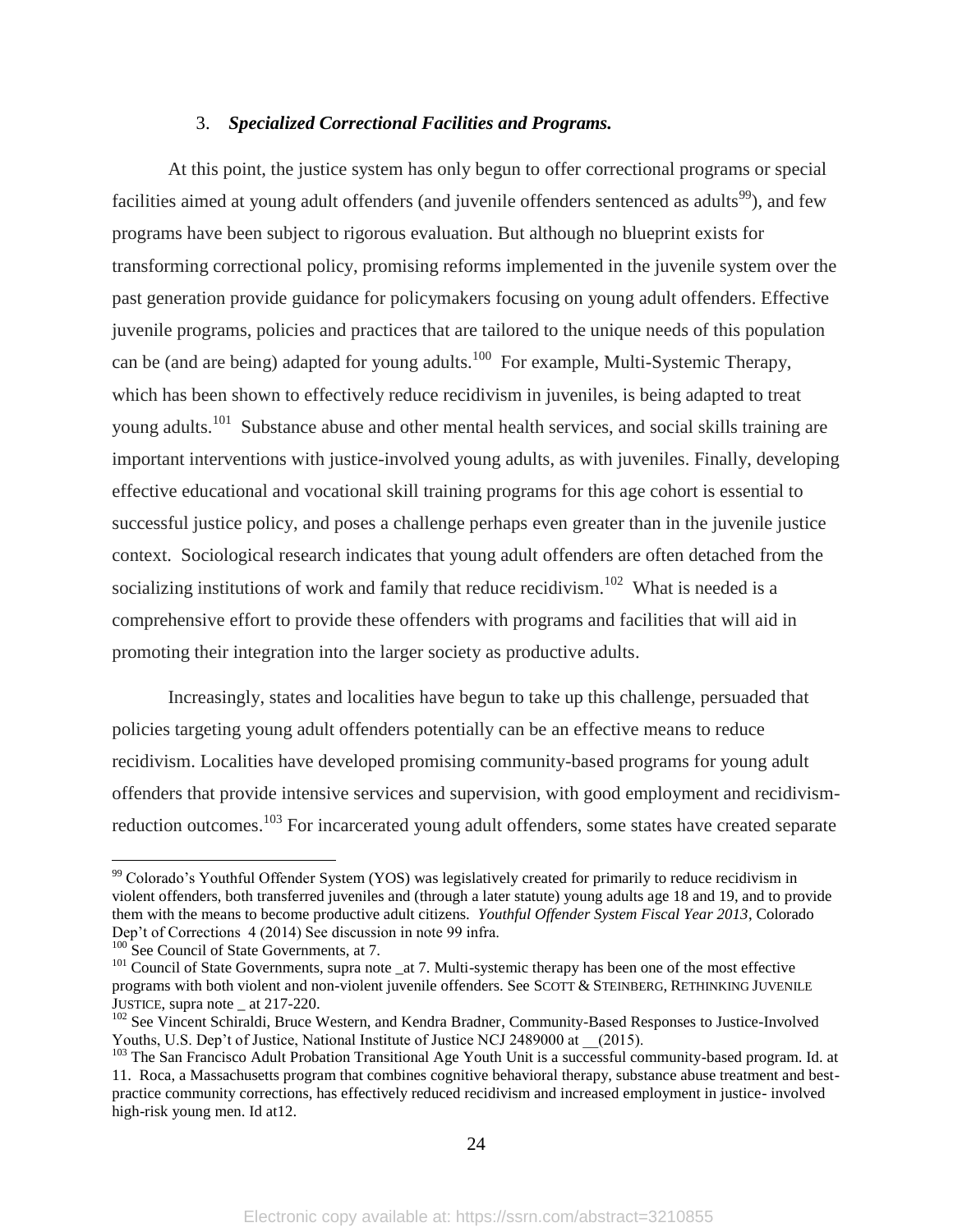facilities modeled on successful juvenile facilities and programs. These facilities have developmentally trained staff; they emphasize education, work-force development and cognitive behavioral training, and typically are connected with specialized aftercare services.<sup>104</sup> Programs directed at young adults within integrated facilities are also being developed.<sup>105</sup> Through these programs, policymakers recognize that even when incarceration is justified for punishment and public protection, society's interests, as well as that of offenders, are served by investing in the education, health and well-being of young adults who will eventually be allowed to return to the community.<sup>106</sup>

#### **C. Why** *Not* **Extend the Jurisdictional Age of Juvenile Court?**

As we have indicated, reforms in the justice system's treatment of young adult offenders should build on the developmental approach to juvenile justice. Thus, the natural next move might seem to be a unitary rehabilitative justice system with general jurisdiction over juveniles and young adults. Nonetheless, we are hesitant for several reasons to join advocates arguing for this bold reform. As we have shown, the scientific evidence, does not currently justify an institutional reform of this magnitude. Moreover, the political and practical obstacles to such a change are formidable. Although modest steps toward consolidation in response to minor offenses by young adults may be feasible, it is not clear that, under current conditions, the interests of either juveniles or young adults would be promoted by a unitary justice system.

Some reformers have pointed to neuroscience and other research in advocating that young adults be adjudicated in the juvenile system. But the research supporting the presumption underlying the lenient, rehabilitative approach of the juvenile system--that youthful offending is

<sup>105</sup> *E.g. About the Division of Juvenile Justice*, CAL. DEP'T OF CORR. & REHAB.,

<sup>&</sup>lt;sup>104</sup> The Colorado Youthful Offender System is among the most comprehensive programs aimed at young adults age 18 and 19. See note 99, supra. First established in 1994 for violent juvenile offenders in the adult system, YOS houses offenders in separate facilities and provides specially designed programs and services that focus on academics, rehabilitation, the development of pro-social behaviors and reentry planning. The recidivism rates of offenders who successfully complete the YOS program (most offenders) is far better than comparable offenders. Id. at 49. YOS offenders receive career and technical education, anger management treatment and substance abuse treatment. New York City and California are developing facilities for young adults. The planned California facility, the California Leadership Academy, is modeled on the successful Missouri Model of juvenile residential facilities. Reducing Recidivism, Council of State Gov'ts Justice, supra note 87.

http://www.cdcr.ca.gov/Juvenile\_Justice/About\_DJJ/index.html (last visited April 4, 2016) (providing training and treatment to young adult offenders), FLA. S., YOUTHFUL OFFENDER DESIGNATION IN THE DEPARTMENT OF CORRECTIONS: INTERIM REPORT, S. 2011-114, at 3 (2010) (providing educational, work and rehabilitative programs to young adult offenders).

<sup>&</sup>lt;sup>106</sup> IOM/NRC Report at 361-66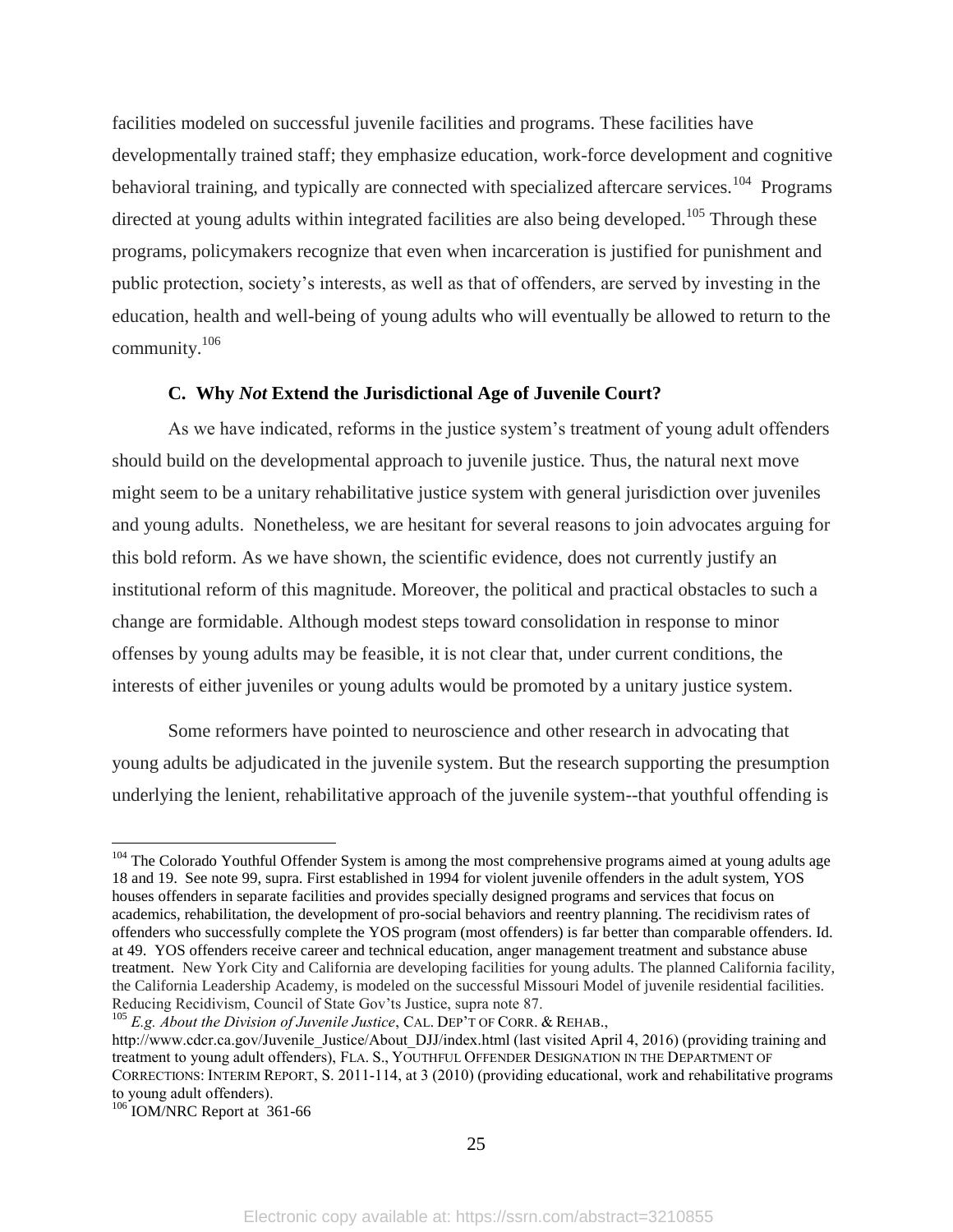driven by developmental immaturity—is weaker for young adults. Because of their youth, adolescents are deemed less culpable and more malleable than older offenders. The emerging developmental evidence indicates that young adult brains are developing and that these offenders may be similar to adolescents in their impulsivity, but the developmental factors that likely drive offending in younger teens are more subtle in young adults, and in some regards, young adults are more like older adults than teenagers.<sup>107</sup> As explained in Part I, scientific evidence is simply not robust enough to support a response of categorical leniency toward young adult offenders.

We are also concerned that raising the age for juvenile court adjudication to 21 may have the unintended consequence of making justice-involved adolescents worse off than the current regime without producing the intended benefits for young adults. Political reality dictates that public safety will always be a preeminent concern of justice policy. Indeed, the juvenile system, with its commitment to rehabilitation, has often been challenged on the ground that its lenient response to young offenders sacrifices public safety. During periods when public fears about violent juvenile crime are aroused, such as the 1990s, politicians have responded by adopting punitive laws facilitating the adult prosecution and punishment of juveniles.<sup>108</sup> To be sure, the moral panic of that period has receded. But the lessons of the 1990s are that public and political acceptance of the special status of juveniles is tentative and that the developmental approach to juvenile justice policy could be readily destabilized.<sup>109</sup> Extending the general jurisdiction of the juvenile system to age 21 would only increase its vulnerability. A system committed to leniency and to more abbreviated sanctions is unlikely to be deemed satisfactory in dealing with a category of offenders who commit a substantial percentage of serious offenses.<sup>110</sup> Moreover, young adult offenders have different needs from younger juveniles, and integrating substantial numbers of young adults into the juvenile system could have a negative impact on its ability to serve the needs of the youths that are its primary concern. $111$ 

<sup>&</sup>lt;sup>107</sup> See discussion of research, including study finding that young adults respond more like adolescents on measures of self -ontrol under conditions of threat, but preform more like adults under conditions of positive arousal, supra  $t.a.n.$  note  $\quad$  to  $\quad$ .

<sup>&</sup>lt;sup>108</sup> For a discussion of the "moral panics" of the 1990s in response to an increase in juvenile crime, see SCOTT  $\&$ STEINBERG, RETHINKING JUVENILE JUSTICE, supra note \_ at 94-99; Elizabeth Scott, Miller v. Alabama *and the (Past and) Future of Juvenile Crime Regulation*, J. L. & Inequality (2013).

<sup>&</sup>lt;sup>109</sup> See Miller v. Alabama *and the (Past and) Future of Juvenile Crime Regulation*, J. L. & INEQUALITY (2013); <sup>110</sup> See Perkins, supra note 12.

<sup>111</sup> *See generally* Tamar R. Birckhead, *North Carolina, Juvenile Court Jurisdiction, and the Resistance to Reform*, 86 N.C.L. REV. 1143, 1494-1500 (2008) (discussing arguments against raising the age of the juvenile system, such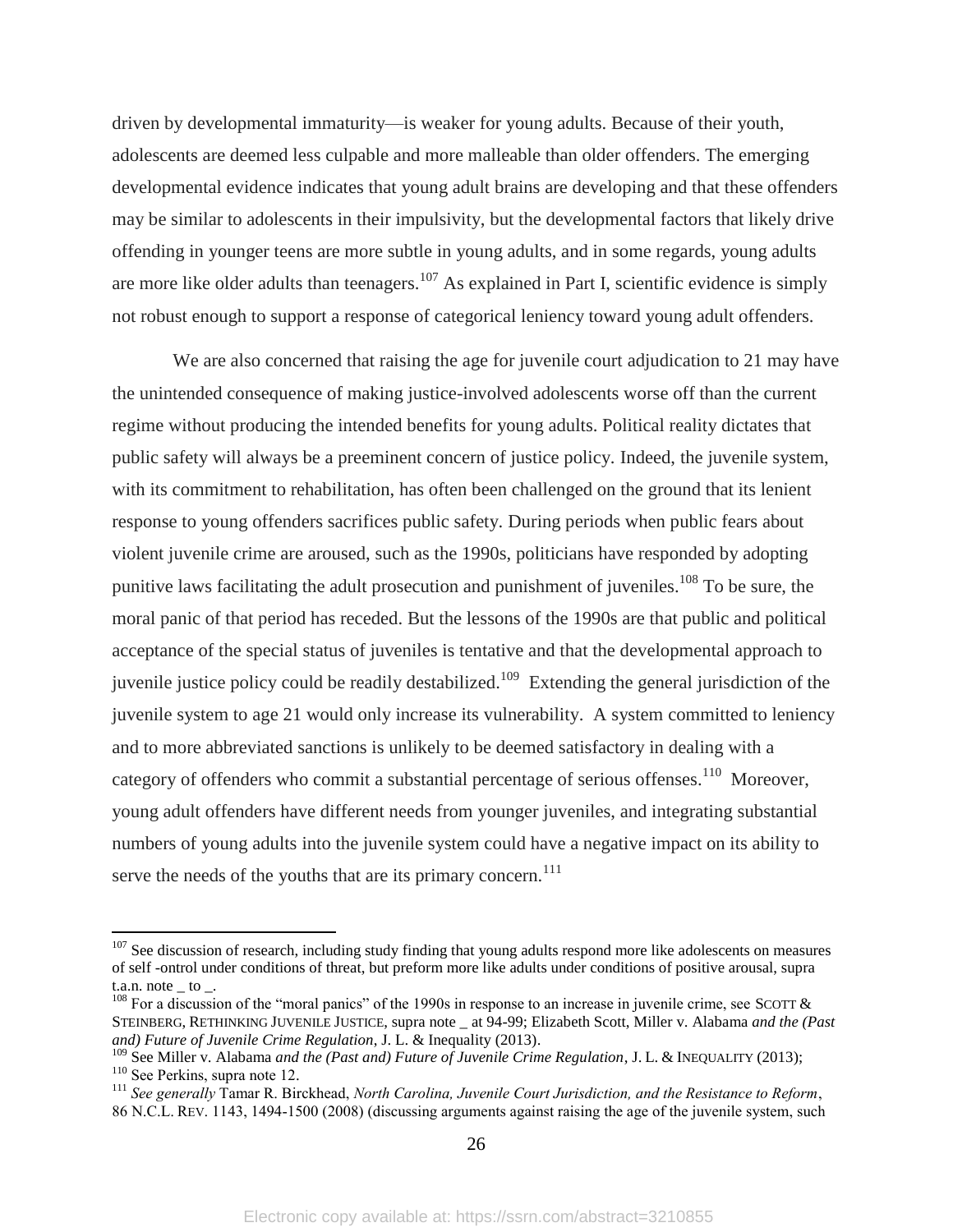Young adults themselves are likely to attain greater benefit from institutional reforms in the adult system than from juvenile status. Even if the age of juvenile court jurisdiction were raised, young adults charged with serious crimes predictably would be transferred to an adult system with few programs or policies dedicated to their rehabilitation. Reformers are better advised to concentrate on ameliorative institutional reforms in the adult system. As the youngest offenders within the jurisdiction of the adult system, young adults have a claim to correctional responses that acknowledge their transitional status and potential for reform. More importantly, perhaps, to the extent that programs tailored to the needs of young adult offenders reduce crime by giving them the tools to assume conventional adult roles, society may also reap substantial benefits.

Modest extensions of juvenile court jurisdiction are possible. Indeed, many states have extended the jurisdictional age for juvenile court *dispositions* to 21 or even beyond.<sup>112</sup> This extension allows older juveniles whose offenses and age warrant more extensive interventions than would be possible if jurisdiction ended at age 18 to avoid transfer and the harsh sanctions of the adult system and to benefit as young adults from programs in the juvenile system. A more innovative reform (and an alternative to young offender status<sup>113</sup>) would be the extension of juvenile court jurisdiction to individuals who commit minor crimes as young adults. Adjudication and disposition in the juvenile system of these offenders allows them to avoid the stigma of criminal conviction without undue destabilizing impact on the juvenile system.<sup>114</sup>

#### **Conclusion**

At a time when policymakers and the public are likely to be receptive to reforms that reduce crime, developmental and sociological research support a new approach to young adult offenders. Drawing on lessons from juvenile justice reforms, we argue that individuals in this age cohort should be treated as a discrete and transitional category between juveniles and adults.

 $\overline{a}$ 

27

as expansion of an already underfunded system). See also Nancy L. Iredale & Paul L. Joffe, *Between Juvenile and Adult Courts: A No Man's Land for the Youthful Offender*, 1 YALE REV. L. & SOC. ACTION 49, 53 (1970-71) (noting arguments, made by a juvenile court judge, that the juvenile system's facilitates for treating the older offenders are inadequate and that raising the age of the juvenile system would dilute the trust and efficacy of the special handling of juveniles by a specialist court).

<sup>112</sup> Statutes in 35 states extend dispositional jurisdiction beyond age 18. *See* Report, National Criminal Justice Reference Service, *State Statutes Define Who is under Juvenile Court Jurisdiction* (June 2003) at <https://www.ncjrs.gov/html/ojjdp/195420/page3.html>

<sup>&</sup>lt;sup>113</sup> See discussion supra notes 89-96.

 $114$  An alternative is youth offender status that shields criminal records. See discussion  $\_$  to  $\_$  supra.